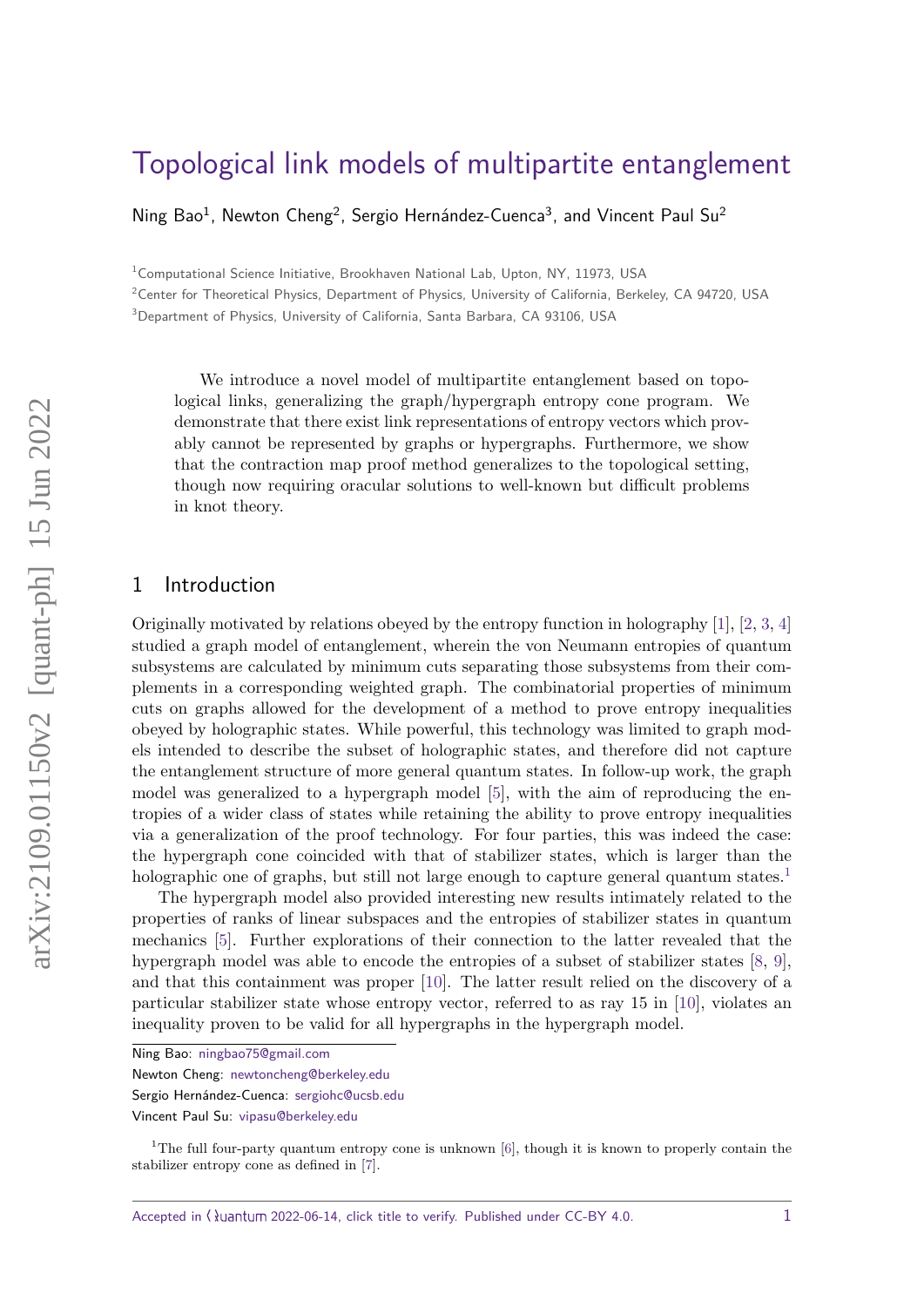By contrast, another avenue of study has been the study of topology as an efficient encoding of certain patterns of entanglement. Some work in this direction include [\[11,](#page-17-10) [12,](#page-17-11) [13,](#page-17-12) [14,](#page-17-13) [15,](#page-18-0) [16\]](#page-18-1). Because all graph and hypergraph models of entanglement can be captured by topological links (as will be discussed in detail later in this work), using topological links to generalize encodings of entanglement patterns in a systematic way is an intriguing avenue of exploration to describe the entanglement of more general quantum states.

In this paper, we introduce such a generalization of the graph and hypergraph models of quantum entanglement based on topological links. Similar to the (hyper)graph case, entropies will be given by the weights of minimal cuts on links, and used to define the entropy cone of link models as the set of all entropy vectors realizable by such models. In Section [2,](#page-1-0) we review the graph and hypergraph models and introduce the contraction map method that was applied to prove entropy inequalities on such models. In Section [3,](#page-3-0) we then formally introduce link models as a generalization of hypergraph models. We demonstrate that such models strictly contain the hypergraph entropy cone by exhibiting a link whose entropies capture those of ray 15. We then prove a generalized contraction map condition on such models that, subject to access to an oracle whose abilities we carefully define, provides a sufficient condition for the validity of a given entropy inequality on a link model. We also motivate that link models may usefully capture the entropies of quantum states by showing that the entropy cones of link models and quantum states are identical for  $n \leq 3$  parties. A more detailed discussion of how link models can be applied to further characterize entanglement structures of quantum states is provided in Section [4.](#page-14-0)

## <span id="page-1-0"></span>2 Preliminaries

#### 2.1 Graph models

We first review the definition of the graph model and the intuition behind it, as originally introduced and studied in [\[2\]](#page-17-1). For any positive integer k, let  $[k] = \{1, \ldots, k\}$ . A graph model consists of an undirected graph  $G = (V, E)$  with nonnegative edge weights specified by a map  $w : E \to \mathbb{R}_{\geq 0}$ . A subset of vertices  $\partial V \subseteq V$  are called *external vertices* and the rest are referred to as *internal vertices*. For  $\partial V$  of cardinality  $n + 1$ , a bijective coloring  $\partial V \to [n+1]$  is used to identify internal vertices with partitions of a quantum state: *G* represents the entropies of a mixed *n*-party state on the vertices [*n*], with vertex  $n+1$  representing the purification of the state, and all internal vertices encoding the entanglement structure. In this setting, there are  $2<sup>n</sup> - 1$  subsystems of the quantum state one can consider, corresponding to every non-empty subset  $I \subseteq [n]$ . The entropy of any one of these is defined as the weight of the minimum cut or min-cut separating vertices *I* from  $\partial V \setminus I$ .

Given an arbitrary graph model, one may intuitively expect that the min-cut prescription should place restrictions on the entropies of states that can be faithfully represented by such models. These restrictions turn out to take the form of linear entropy inequalities, which can be canonically written as

<span id="page-1-1"></span>
$$
\sum_{l=1}^{L} \alpha_l S(I_l) \ge \sum_{r=1}^{R} \beta_r S(J_r),
$$
\n(2.1)

where  $\alpha_l, \beta_r > 0$ , and  $I_l, J_r$  are subsets of external vertices. In other words, we arrange terms into a left-hand side (LHS) and a right-hand side (RHS) such that they all appear with positive coefficients. The entropies of any state which can be represented by a graph model will obey inequalities of the general form of [\(2.1\)](#page-1-1).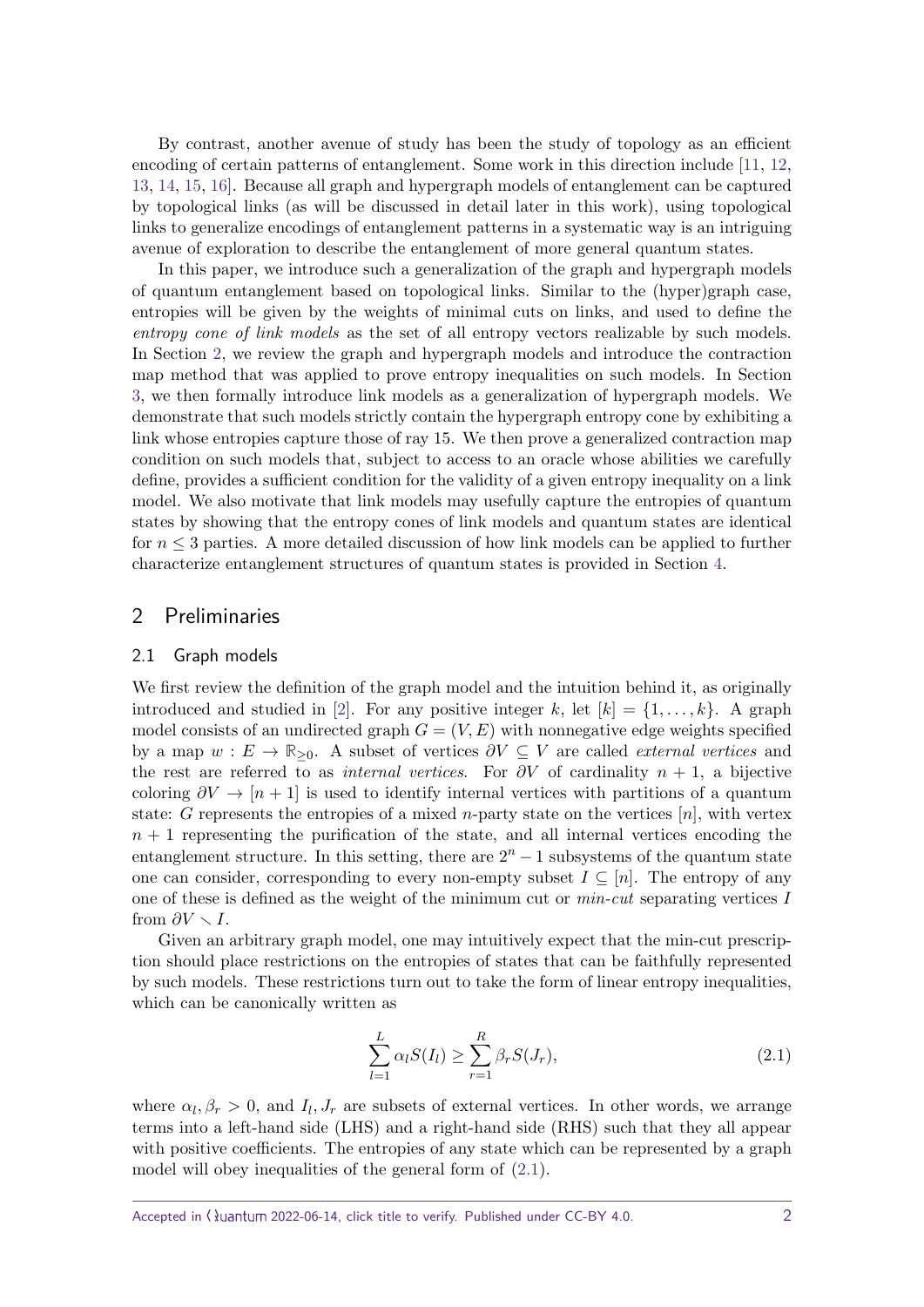These inequalities on graph models can be proven via a technique known as proof-bycontraction. The method functions by essentially formalizing the intuition that the weights of any clever construction of cuts corresponding to a given choice of external vertices are always lower bounded by the weights of the corresponding min-cut.<sup>[2](#page-2-0)</sup> To give the precise statement of the proof-by-contraction method, let us first introduce some basic notation. For each  $i \in [n+1]$ , let  $x^{(i)}$  and  $y^{(i)}$  respectively be bitstrings of lengths *L* and *R*, with entries given by  $x_l^{(i)} = \delta(i \in I_l)$  and  $y_r^{(i)} = \delta(i \in J_r)$ , where  $\delta$  is a Boolean indicator function yielding 1 or 0 depending on whether its argument is true or false, respectively. These are often referred to as *occurrence bitstrings*, as they simply encode the occurrence of the *i*<sup>th</sup> party in *I*<sub>*l*</sub> or *J<sub>r</sub>*. Given a vector  $\gamma \in \mathbb{R}^k$ , we also introduce a *weighted Hamming norm* on  $\mathbb{R}^k$  as  $||x||_{\gamma} = \sum_{j=1}^k \gamma_j |x_j|$ . We can now state the proof-by-contraction method, a sufficient condition for the validity of a given entropy inequality [\[2\]](#page-17-1):

<span id="page-2-1"></span>**Theorem 1.** *Let*  $f : \{0,1\}^L \to \{0,1\}^R$  *be a*  $\lVert \cdot \rVert_{\alpha} \cdot \lVert \cdot \rVert_{\beta}$  contraction, i.e.

$$
||x - x'||_{\alpha} \ge ||f(x) - f(x')||_{\beta} \qquad \forall x, x' \in \{0, 1\}^{L}.
$$
 (2.2)

*If*  $f(x^{(i)}) = y^{(i)}$  *for all*  $i = 1, \ldots, n+1$ , *then* [\(2.1\)](#page-1-1) *is a valid entropy inequality on graphs.* 

The final requirement on occurrence bitstrings is a simple consistency condition that only the appropriate external vertices from LHS min-cuts are included by *f* in forming cuts for each RHS set  $J_r$ . If f is a function satisfying the contraction condition in Theorem [1,](#page-2-1) we call  $f$  a *contraction map*. For the detailed proof, we refer the interested reader to  $[2, 4]$  $[2, 4]$  $[2, 4]$ , but we briefly review the elements here. At the core of the proof is constructing a partitioning of the underlying graph into 2 *<sup>L</sup>* subsets of vertices as determined by inclusion/exclusion with respect to each of the *L* min-cuts of LHS terms in  $(2.1)$ . Each of these  $2^L$  subsets is conveniently labeled by a bitstring  $x \in \{0,1\}^L$ . Given a bitstring x, one can reconstruct the associated vertex subset via  $W(x) = \bigcap_{l=1}^{L} W_l^{x_l}$ , where  $W_l^1 = W_l$  is the min-cut for the  $l^{\text{th}}$  region, and  $W_l^0 = W_l^0$  is its complement. This may also be inverted to recover the cuts themselves via  $W_l = \bigcup_{x_l=1} W(x)$ , where the union runs over all  $x \in \{0,1\}^L$  subject to  $x_l = 1$ . While the entropy will depend on the actual weights of the edges in a graph, the construction of these subsets  $W(x)$  allows one to keep track of how many times we count edge weights coming out of that subset when computing entropies.

The contraction map *f* takes bitstrings of length *L* to bitstrings of length *R*, and in this way utilizes the subsets  $W(x)$  to build (not necessarily minimal) cuts  $U_r$  for each of the RHS subsystems. More explicitly, these cuts are specified in terms of  $f$  by  $U_r =$  $\bigcup_{f(x)=1} W(x)$  (cf. the reconstruction of the LHS cuts  $W_l$  above). By minimality of cuts, the sum of edge weights involved in every  $U_r$  will upper bound the true entropy of terms on the RHS. Thus, *f* can be thought of as giving a sort of naive overestimate of the entropies of terms on the RHS, as long as the cuts  $U_r$  are appropriately faithful (e.g., vertices in a cut for *I* are not all excluded from vertices in a cut for  $I \cup J$ .

The contraction condition on *f*, while looking cryptic and abstract since it is defined on bitstrings, enforces that edges coming out of the  $W(x)$  are counted more times on the LHS of the inequality than on the RHS. Because it holds for every pair of bitstrings, which correspond to different sets  $W(x)$ , it says that edges between different  $W(x)$  were counted no more times on the RHS than on the LHS, hence proving the inequality [\(2.1\)](#page-1-1) valid regardless of the edge weights in the underlying graph. Determining the existence of a

<span id="page-2-0"></span> ${}^{2}$ See [\[17\]](#page-18-2) for a description of the contraction-map proof method in the geometric setting that originally inspired it, based on the holographic Ryu-Takayanagi formula [\[1\]](#page-17-0).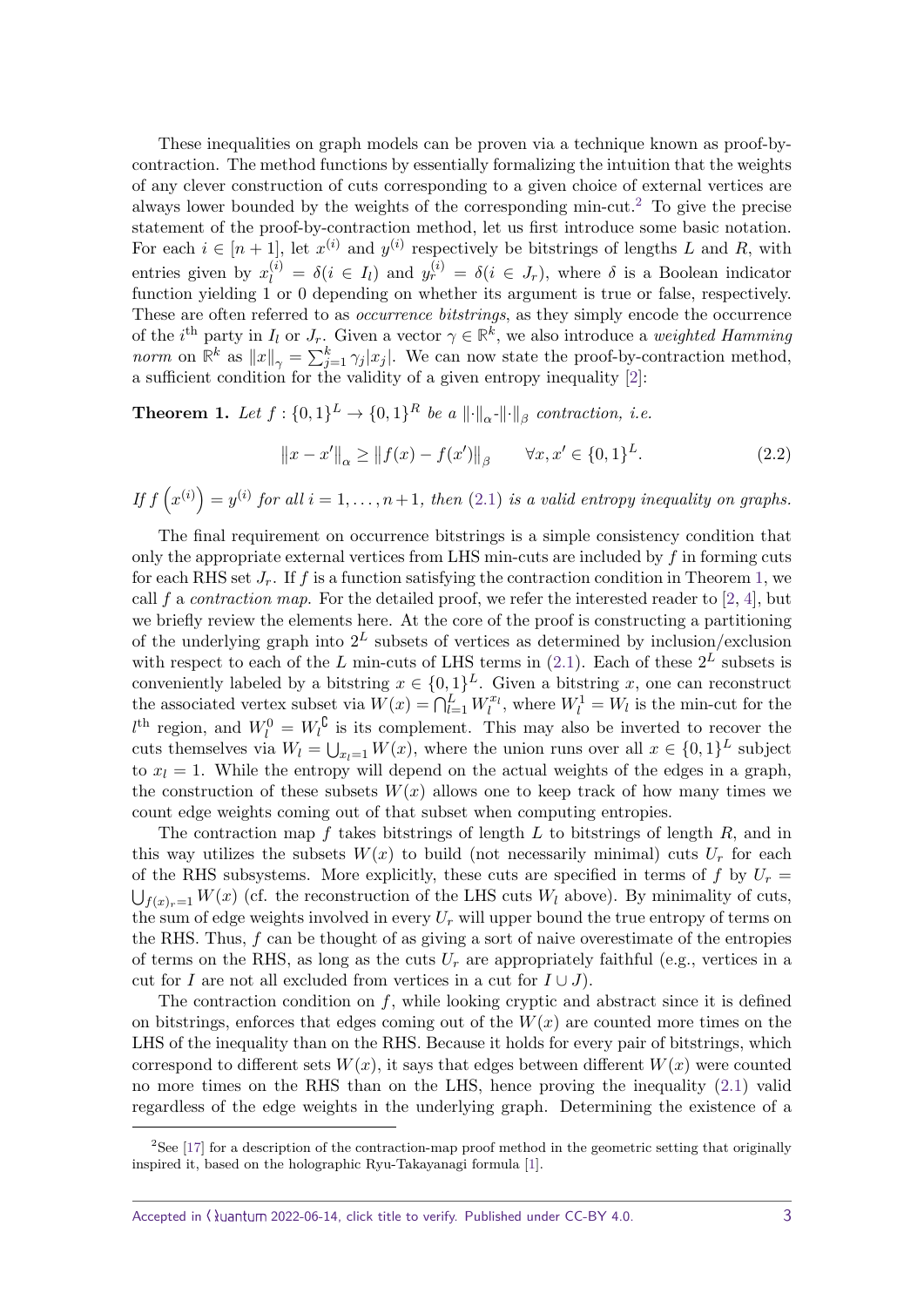contraction map for a given entropy inequality can be accomplished via greedy algorithms which are guaranteed to find one if it exists [\[2\]](#page-17-1). Unfortunately though, this rapidly becomes computationally intractable, since one is effectively searching in a space of all possible  $2^{R\times(2^L-(n+1))}$  $2^{R\times(2^L-(n+1))}$  $2^{R\times(2^L-(n+1))}$  maps f compatible with the last line of Theorem 1 as specified by their image bitstrings.[3](#page-3-1)

### 2.2 Generalizing to hypergraphs

In [\[5\]](#page-17-4), this was generalized to hypergraph models, where, again, entropies were declared to be calculated by weights of min-cuts. The sets  $W(x)$  were again useful, but because hyperedges can connect more than two vertices at a time, one had to consider not just pairwise interactions between the  $W(x)$ , but also general *k*-edges, i.e., hyperedges connecting *k* vertices. Demanding that *k*-edges on the LHS were counted no fewer times than on the RHS, essentially imposed additional criteria on the contraction map *f*, which neatly nested into a sum over the rank *k* of the involved hyperedges. This is captured in a generalization of the contraction condition:

**Theorem 2.** Let  $f: \{0,1\}^L \to \{0,1\}^R$  be an  $i^k_{\alpha} \text{-} i^k_{\beta}$  contraction:

$$
i_{\alpha}^{k}(x^{1},...,x^{k}) \geq i_{\beta}^{k}(f(x^{1}),...,f(x^{k})) \qquad \forall x^{1},...,x^{k} \in \{0,1\}^{L}.
$$
 (2.3)

*If*  $f(x^{(i)}) = y^{(i)}$  *for all*  $i \in [n+1]$ *, then* [\(2.1\)](#page-1-1) *is a valid inequality on rank-k hypergraphs.* 

Here,  $i_{\alpha}^k(x^1,\ldots,x^k) = \sum_l \alpha_l i^k(x_l^1,\ldots,x_l^k)$  and  $i^k : \{0,1\}^k \to \{0,1\}$  is an indicator function that returns 0 if the input bitstring is all 0s or all 1s, and 1 otherwise. Because a valid contraction map *f* for hypergraphs must obey additional constraints, an inequality that is true for graphs may no longer hold for hypergraphs. Thus, the hypergraph entropy cone has fewer constraints and is larger. That this containment is strict was shown in [\[5\]](#page-17-4).

## <span id="page-3-0"></span>3 Link models

#### 3.1 Introduction

Inspired by the previous models, we now introduce the link model. In this paper, a link consists of standard 1-dimensional knots in 3-dimensional Euclidean space. For our purposes, knots will often be trivial (the unknot) and just referred to as loops. Letting  $\mathcal L$ denote the finite set of loops, we distinguish a subset  $\partial \mathcal{L} \subseteq \mathcal{L}$  as *external* and call the others internal. All loops are assigned some nonnegative weight. Notice that links no longer carry distinct vertex/edge-like components – loops will implement both functionalities now. In analogy with previous discussions, a bijection  $\partial \mathcal{L} \to [n+1]$  once again identifies the external loops as parties of a quantum state.

To define the notion of loop cuts on a link model in analogy with edge cuts on graph models, we will need the following basic idea:

**Definition 1.** *An n-loop link L embedded in* **S** 3 *is said to be* topologically linked *if for any choice of embedded disks*  $\{D_i \subset \mathbb{S}^3\}_{i=1}^n$  *such that*  $L = \bigcup_{i=1}^n \partial D_i$ *, the set*  $\bigcup_{i=1}^n D_i$  *is topologically connected. Otherwise L is said to be* topologically unlinked*.*

<span id="page-3-1"></span><sup>&</sup>lt;sup>3</sup>See [\[4\]](#page-17-3) for a more refined study of the space of possible contraction maps.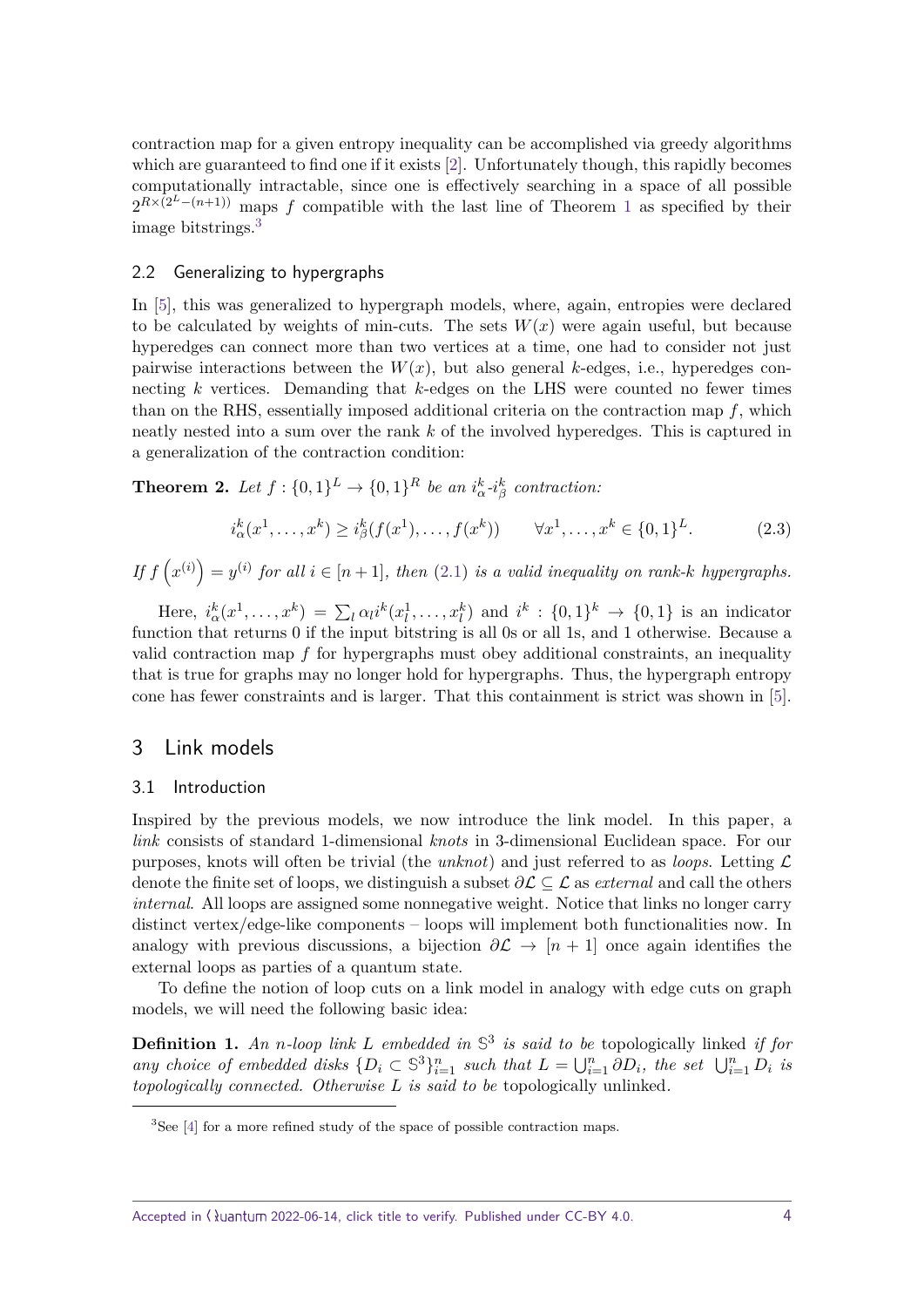Given a link with loop set  $\mathcal{L}$ , any subset of loops  $\tilde{\mathcal{L}} \subseteq \mathcal{L}$  defines a *sublink*. Similar to the notion of connected components in a topological space, one easily sees that a general link L may always be decomposed into *connected sublinks*, namely, maximal sublinks which are topologically linked. Hence we can equivalently understand a link *L* as being topologically unlinked if and only if it consists of more than one connected sublink. Clearly, topological linking is a property which can be lost when some subset of loops is removed from a link, in the sense that the remaining loops can break into multiple connected sublinks. Following this intuition, we will say that two loops of a link *L* are topologically unlinked in *L* if they belong to distinct connected sublinks, and similarly that two subsets of loops are topologically unlinked in *L* if every pair of respective loops belong to distinct connected sublinks.<sup>[4](#page-4-0)</sup>

We use the above to define a *loop cut* C for a subsystem  $I \subseteq [n]$  as any set of internal loops  $C \subseteq \mathcal{L} \setminus \partial \mathcal{L}$  which, if removed, give a link where the loops in the subsystem *I* are topologically unlinked from all other external loops in *∂*L. The weight of *C* is given by the sum of its loop weights, and denoted by  $|C|$ . The entropy of *I* is defined as the minimum weight of all possible loop cuts *C* for *I*. Any such loop min-cut for *I* will be denoted by  $C_I$ <sup>[5](#page-4-1)</sup> In the spirit of previous work, we posit that the entropy of a subsystem *I* is given by the weight of a loop min-cut  $C_I$ . Note that both the graph and hypergraph models are easily reproducible in the link model by converting vertices to infinite-weight loops and *k*-edges to finite weight loops, all Hopf-linked to their vertex loops, as illustrated in Figure [1.](#page-5-0)

#### 3.2 Capturing the entropies of ray 15

To motivate the construction of the link model, we share an explicit quantum state whose subsystem entropies can be represented by the link model yet provably fail to be realizable using hypergraph models [\[5,](#page-17-4) [10\]](#page-17-7). The pertinent entropy vector, henceforth referred to as ray 15 following [\[10\]](#page-17-7), comes from a particular 5-party mixed graph state,<sup>[6](#page-4-2)</sup> where the vertices denote spin systems and edges represent Ising-type interactions [\[18\]](#page-18-3). Explicitly, ray 15 reads

$$
\vec{S}_{15} = (11111; 1222222221; 222222222222; 22122; 1), \tag{3.1}
$$

where entropies are listed in lexicographical order, with subsystems of increasing number of parties separated by a semicolon. Notably, all graph states are stabilizer states, and hence, ray 15 must lie within the 5-party stabilizer entropy cone.

In attempting to determine whether the hypergraph and stabilizer entropy cones coincide, the authors found that the answer is negative [\[10\]](#page-17-7), indicating the strict containment of the hypergraph entropy cone within the stabilizer entropy cone [\[8\]](#page-17-5). Indeed, ray 15

<span id="page-4-0"></span><sup>4</sup>The converses are clearly as follows: two loops of a link *L* are topologically linked in *L* if they belong to the same connected sublink, and similarly two subsets of loops are topologically linked in *L* if all their loops belong to the same connected sublink. However, let us emphasize an important subtlety: two loops of a link *L* which are topologically linked in *L* need not be so if taken to define a link on their own. For instance, if *L* is a Brunnian link, any two loops in it are topologically linked in *L*, but if taken to define a link on their on (cf. deleting the other loop), they would be topologically unlinked (indeed, they would define a 2-component unlink). We will come back to this in Section [3.3.](#page-6-0)

<span id="page-4-1"></span><sup>&</sup>lt;sup>5</sup>When there exist multiple min-cuts with the same cut weight, one simply makes a choice and sticks to it.

<span id="page-4-2"></span> $6$ Note that the graph state described here is in the context of [\[18\]](#page-18-3), and not a state whose entropy vector can be realized by graph representation.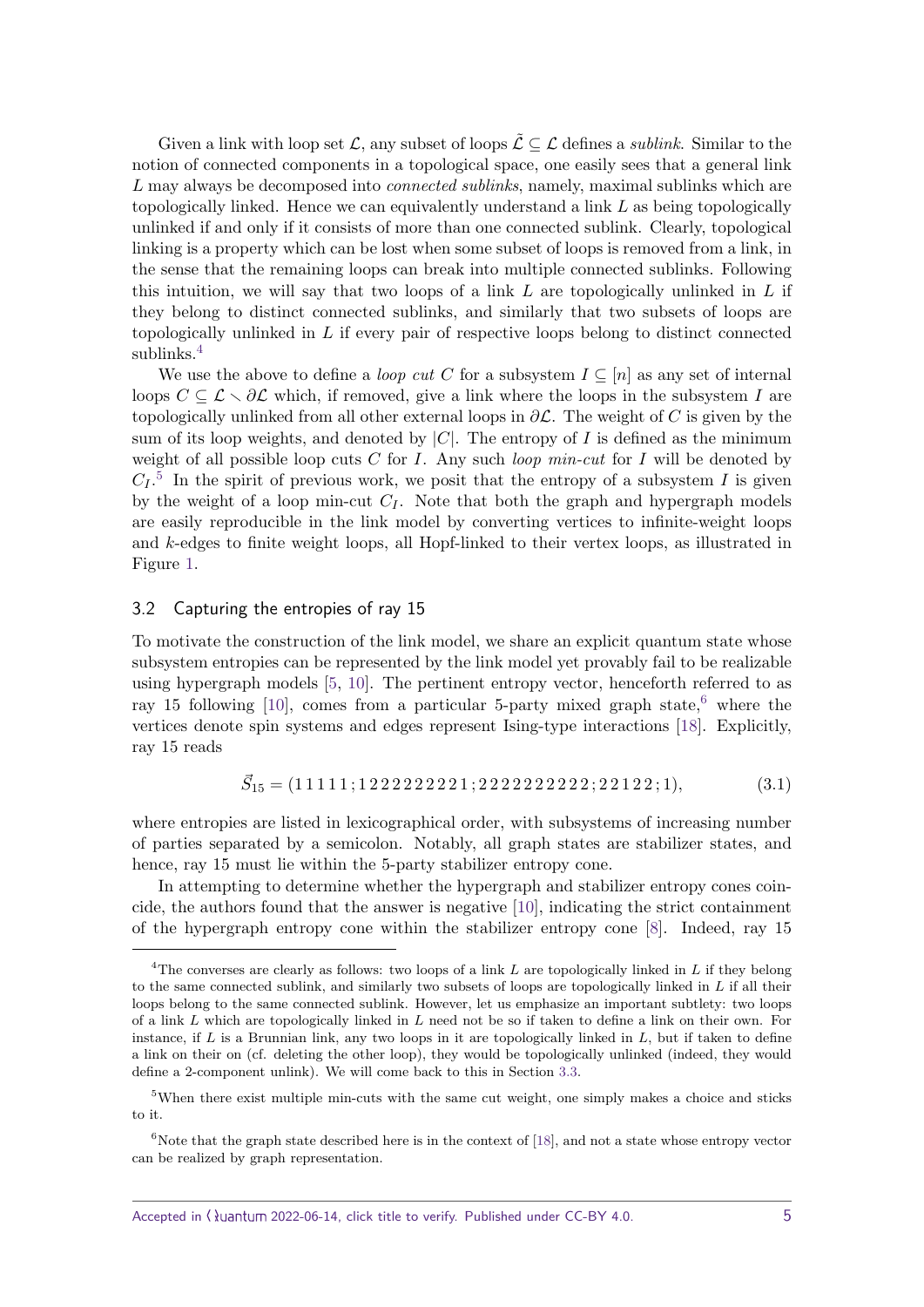<span id="page-5-0"></span>

Figure 1: Link construction from graph and hypergraph models. One can reproduce all min-cut weights appropriately by making the following substitutions. Vertices do not contribute to the cut weight, so they should be replaced with loops of infinite weight. Loops of finite weight can be used to replace both edges and hyperedges where the vertices are Hopf-linked to the edge loop. Note that link models inherently no longer distinguish between vertices and edges.

<span id="page-5-1"></span>

Figure 2: The topological link whose entropies reproduce ray 15 from [\[10\]](#page-17-7). *A*, *B*, *C*, *D*, and *E* are the parties in question, with *F* taken to be the purifier. The min-cut of any single external loop has weight 1, as do the pairs *AB*, *ED*, and *CF*. All other pairs of external loops have min-cut weight 2, and so do all triples. The min-cut weight of any other subsystem can be obtained from that of its complement with respect to all external loops.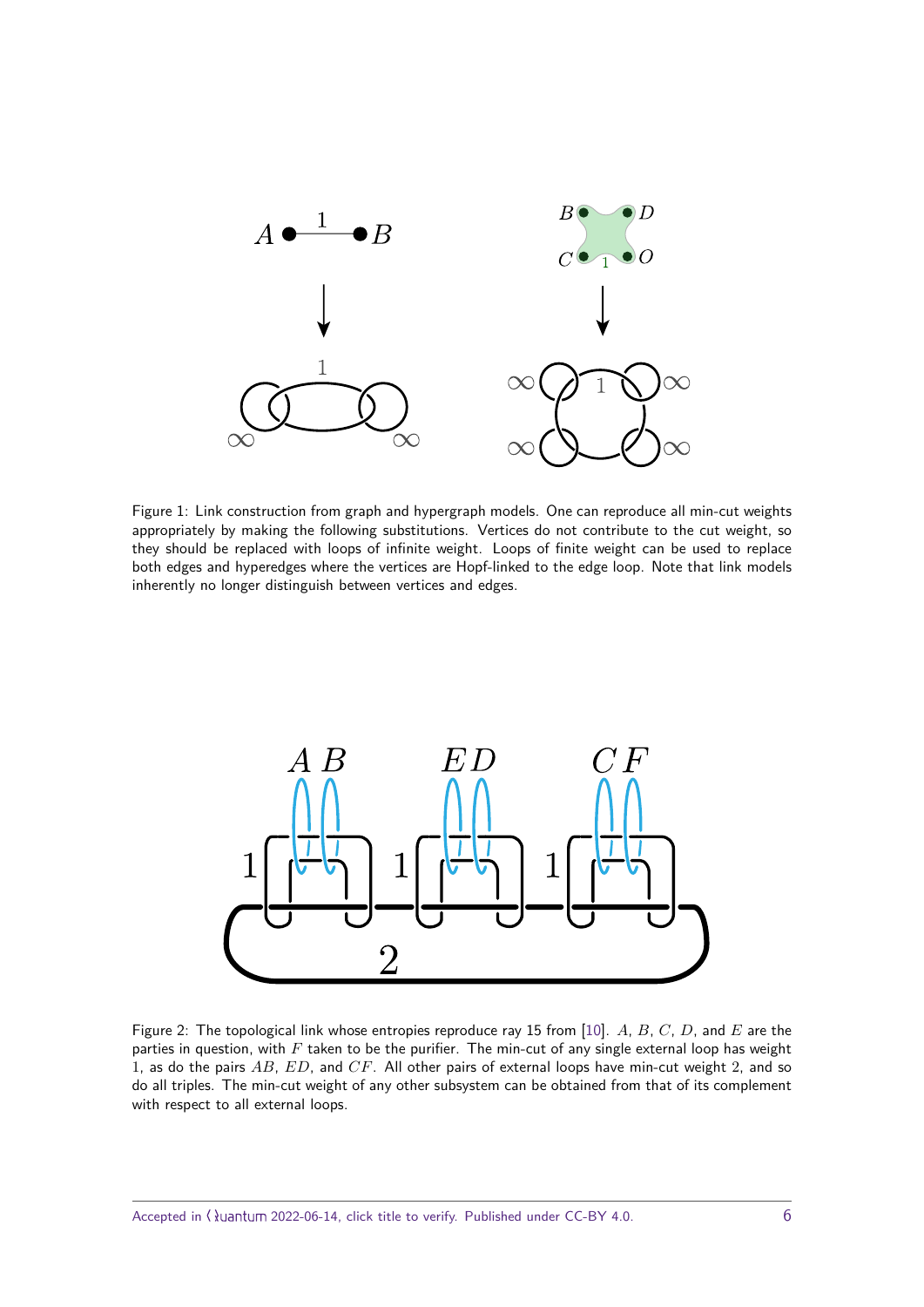violates a linear entropy inequality that all hypergraph models were shown to obey in [\[10\]](#page-17-7):

$$
S_{AB}+S_{DE}+S_{ACD}+2S_{ACE}+S_{BCD}+S_{ABDE} \geq S_{AC}+S_{AE}+S_{BD}+2S_{ABCD}+S_{ACDE}.
$$
 (3.2)

In Figure [2,](#page-5-1) we give an explicit link model that reproduces ray 15, thereby demonstrating that there exist link models which reproduce entropy vectors inaccessible by hypergraphs alone. Moreover, because all hypergraph models can be reproduced in the link model, the entropy cone of links properly contains the hypergraph entropy cone.

This construction motivates us to investigate the degree to which link models can represent multipartite entanglement of generic quantum states. We will consider whether the contraction-map technology can be generalized to link models, allowing us to extend the entropy cone of hypergraphs to that of link models. This will pave the way for exploring whether the link model entropy cone can possibly contain the stabilizer entropy cone of [\[7\]](#page-17-9) or even the full quantum entropy cone [\[6\]](#page-17-8). One can consider a program of using contraction maps to directly prove candidate entropy inequalities on link models, and exploring such inequalities as candidate entropy inequalities for the currently unknown higher-party stabilizer and quantum entropy cones (e.g. by testing whether they are violated by the entropies of known stabilizer or quantum states). In this way, the contraction map methods and associated graph/link models serve as an immediate application and useful set of tools in the study of quantum state entropies and their constraints. We further discuss the application of link models to classifying the structure of entanglement of quantum states in Section [4.](#page-14-0)

#### <span id="page-6-0"></span>3.3 The link model toolkit

Studying general link models will require the introduction of various definitions and constructs, to which we now turn. Given some link, we say that a sublink  $\tilde{\mathcal{L}}$  of it is an irreducible sublink if it is intrinsically topologically linked, i.e. if it is topologically linked once all loops in  $\mathcal{L}\setminus\mathcal{L}$  are deleted.<sup>[7](#page-6-1)</sup> A simple class of irreducible sublinks are the connected sublinks into which any link may be decomposed.

Any loop cut *C* for *I* naturally defines two additional subsets of loops. Let  $W_C \subseteq \mathcal{L} \setminus C$ be the minimal-cardinality subset of loops with  $W_C \cap \partial \mathcal{L} = I$  and such that, once the loops in *C* are removed, form a collection of connected sublinks. In practice,  $W_C$  can be found by collecting all loops in the link defined by  $\mathcal{L} \setminus C$  that are topologically linked to the pertinent external loops  $I$ . The resulting set  $W_C$  is clearly unique and referred to as the *cut interior* of *C*. Similarly,  $\overline{W}_C = \mathcal{L} \setminus (W_C \cup C)$  is also unique and referred to as the *cut* exterior of *C*. The cut exterior contains all external loops  $\partial \mathcal{L} \setminus I$  which are absent from  $W_C$ , and consists of connected sublinks as well. When talking about a loop min-cut  $C_I$ , we will denote its associated cut interior as  $W_I$  for simplicity. As an example, consider looking at subsystem  $I = AC$  in Figure [2:](#page-5-1) a valid loop min-cut  $C_{AC}$  for it is the weight-2 loop which, when removed, defines the cut interior  $W_{AC} = \{A, C\}$  alone – the corresponding cut exterior  $\overline{W}_{AC}$  consists of the three weight-1 loops and the complementary external loops *B*, *D*, *E* and *F*.

To refine our analysis of loop cuts, we introduce a notion of prunability. For a given subsystem *I*, the loop min-cut  $C_I$  by definition contains loops which topologically unlink *W<sub>I</sub>* from  $\overline{W}_I$ . Consider a sublink  $B_I \subseteq \mathcal{L}$  containing *k* loops that is irreducible and has nontrivial intersection with all of  $W_I$ ,  $\overline{W}_I$ , and  $C_I$ . Let us refer to such a sublink as a *bridge* across the loop min-cut  $C_I$ . By definition, bridges clearly have cardinality  $k \geq 3$ .

<span id="page-6-1"></span><sup>7</sup>Note that a sublink of some link *L* may not be irreducible even if its constituent loops happen to be topologically linked in  $L$ . – see footnote [4](#page-4-0) for an example.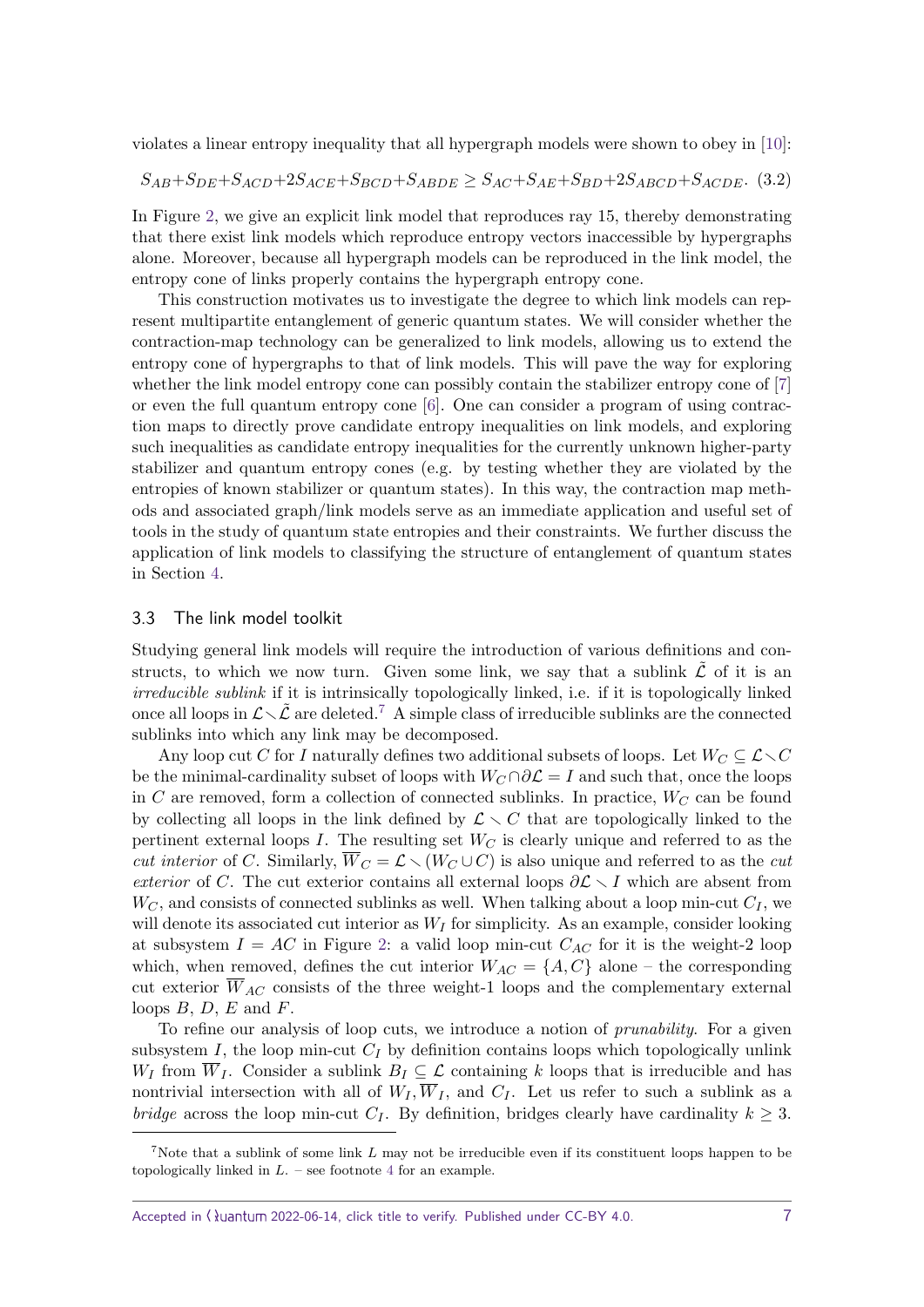We call a bridge *prunable* if it remains a bridge upon removal of any nontrivial subset of its loops. We say a bridge is minimal if it cannot be pruned. A minimal bridge of loop cardinality *k* is called a *k*-*bridge* and denoted by  $B_I^k$ . These turn out to be crucial objects for link models of entanglement to not trivialize down to hypergraphs. Within this framework, hypergraphs consists only of Hopf-linked 3-bridges. One can explicitly construct a link model from any hypergraph model by replacing vertices with infinite weight loops and (hyper)edges with loops of the corresponding weight – see Figure [1](#page-5-0) for an illustration. The richer entanglement structure that link models capture is due to 3 bridges with different topologies as well as the existence of *k*-bridges with  $k \geq 4$ . As an example of a topologically interesting 3-bridge, consider the link model in Figure [2.](#page-5-1) If we take  $I = BCD$ , the loop min-cut consists of the weight-2 loop. An associated 3-bridge consists of *B* in the cut interior, the weight-1 loop in the cut exterior, and the weight-2 loop in the loop min-cut. This 3-bridge does not involve Hopf-linked loops – instead, as a sublink, it is a 3-component Brunnian link.

Loops in  $C_I$  can be classified by the minimal cardinality of the *k*-bridges for *I* that they contribute to. In particular, we say that  $\ell \in C_I$  is a *k*-loop for *I* if, among all minimal bridges  $B \ni \ell$  for *I*, the smallest bridge cardinality is *k*. For instance, one can easily verify that the weight-[2](#page-5-1) loop in Figure 2 is a 3-loop for  $I = BCD$ . We can stratify the loops  $\ell \in C_I$  into subsets  $C_I^{(k)} \subseteq C_I$  such that  $\ell$  is a *k*-loop for *I* if and only if  $\ell \in C_I^{(k)}$  $I^{(\kappa)}$ . Importantly, the subsets  $C_I^{(k)}$  $I_I^{(k)}$  are disjoint for different *k* and define a finite spanning partition of  $C_I$  for any link with finite  $|\mathcal{L}|$ , i.e.,  $\bigcup_{k=3}^{|\mathcal{L}|} C_I^{(k)} = C_I$ . When computing the total weight of a min-cut  $C_I$ , we thus have

<span id="page-7-0"></span>
$$
|C_I| = \sum_{k=3}^{|{\mathcal{L}}|} \left| C_I^{(k)} \right| = \sum_{k=3}^{|{\mathcal{L}}|} \sum_{\ell \in C_I^{(k)}} w(\ell), \tag{3.3}
$$

where  $w(\ell)$  is the weight of  $\ell$ .

#### 3.4 A topological min-cut bottleneck

In previous work, the simple connectivity structure of graphs and hypergraphs implied that a cut, given by a subset of vertices, automatically specified the (hyper)edges whose weights contributed to the cut weight. When it comes to link models, however, loops subsume both the role of edges and vertices. While powerful for capturing a wider class of entropy vectors, this generality comes with a price. The analogous cut interior *W<sup>C</sup>* now no longer specifies uniquely the loop cut *C* that gave rise to it and whose weight would determine the cut weight.

In order to address this new issue, one must consider the topological link classification problem [\[19\]](#page-18-4); that is, given a topological link, determining whether a sublink is topologically linked to the remainder of the link, or whether they are, in fact, unlinked. This problem is an outstanding problem in topology which we do not propose a solution to. Instead, we will build our formalism on top of a posited solution. We parameterize our ignorance in the form of an oracle that essentially does the difficult work of obtaining the min-cut structure of a general link.

Although such an oracle already performs a large task, we attempt to pare its power to the minimal necessary for our purposes. Specifically, consider an oracle called Link-Min-Cut that takes as input a link  $\mathcal L$  and a set of external loops  $I \subseteq \partial \mathcal L$ , and outputs its corresponding loop min-cut  $C_I$ . One can then construct the cut interior  $W_I$  as described above by taking the set of external loops *I* and finding the smallest number of connected sublinks that contain them after  $C_I$  is removed.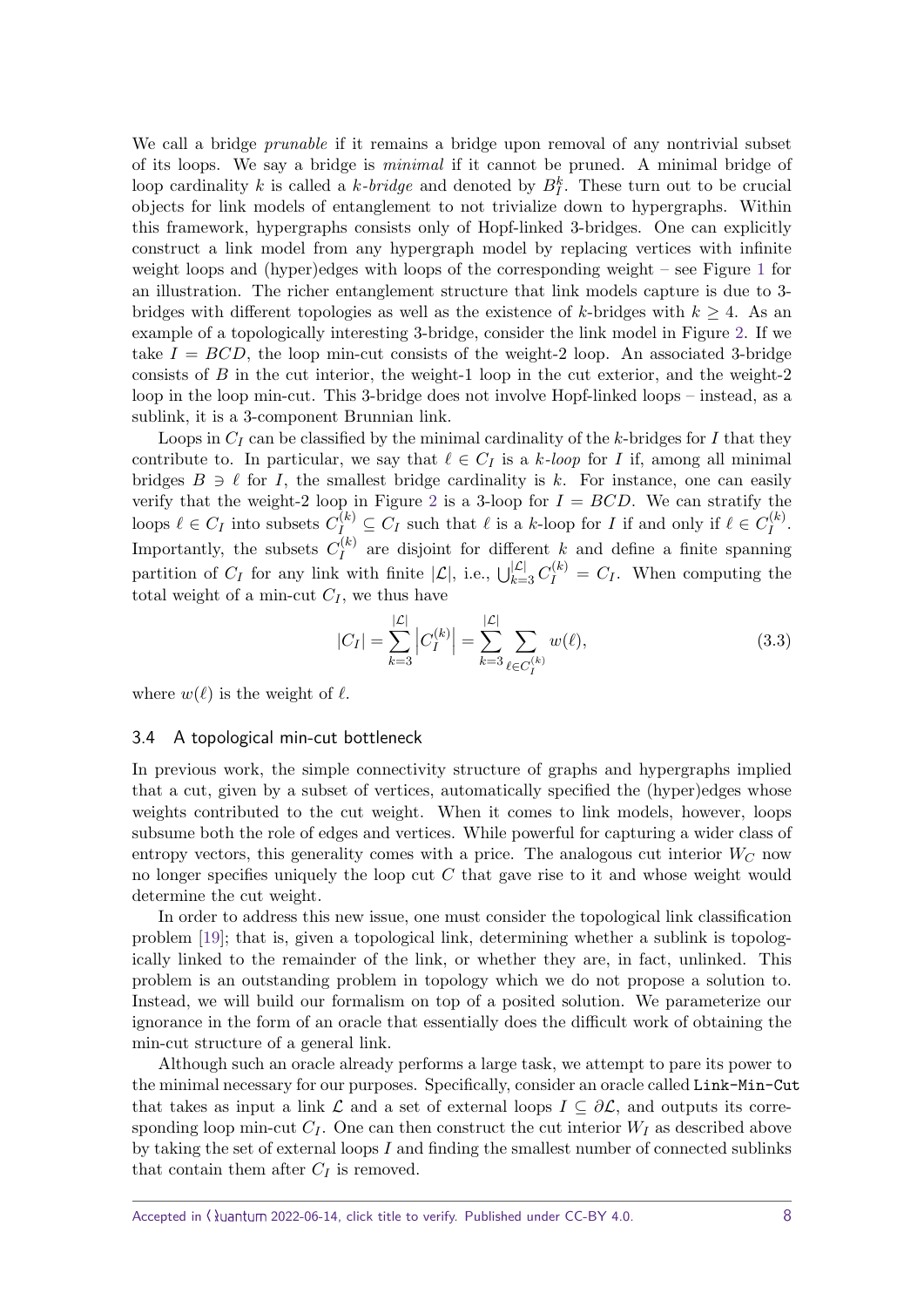Building on the Link-Min-Cut routine, we employ the following additional subroutine:

$$
\text{Bridge-Oracle}(\mathcal{L}, I, B) = \begin{cases} 1 & \text{if } B \text{ is a } |B| \text{-bridge across } C_I, \\ 0 & \text{otherwise.} \end{cases} \tag{3.4}
$$

where *B* is a set of loops, a candidate minimal bridge for *I*, and the required knowledge of  $C_I$  is obtained from the output of Link-Min-Cut for the same  $\mathcal L$  and *I* arguments. The ultimate purpose of Bridge-Oracle is to solve a decision problem, namely, whether *B* serves as a  $|B|$ -bridge for the set of external loops in *I*. In the generalization of the contractionmap proof method, this oracle will be used for determining which loops contribute to the entropy of the link model.

#### 3.5 Generalization of contraction maps

The contraction-map method to prove entropy inequalities involves a clever partitioning of the vertex set in (hyper)graph models. For a given inequality as in  $(2.1)$  with indices  ${I_l \subseteq [n]}_{l \in [L]}$  on its LHS, every vertex could be labeled by a bitstring of length *L* where each bit encoded whether it was contained in the min-cut for each  $I_l$ . For the link model, we need to generalize this addressing to loops in terms of loop min-cuts, which behave differently. Our goal in this subsection will be to prove that such a generalization exists, given access to an appropriate oracle for bridges.

We first introduce some notation and useful constructions. Pick a loop min-cut *C<sup>l</sup>* for each index  $I_l$  on the LHS of the entropy inequality, and let  $W_l$  and  $\overline{W}_l$  be respectively its cut interior and exterior. To each loop  $\ell \in \mathcal{L}$ , we assign an upgraded bitstring  $x \in \{-1, 0, 1\}^L$ via

$$
x_l = \delta(\ell \in W_l) - \delta(\ell \in \overline{W}_l). \tag{3.5}
$$

In other words,  $x_l$  is set to  $-1$ , 0 or 1 if  $\ell$  is in  $\overline{W}_l$ ,  $C_l$ , or  $W_l$ , respectively. We can now partition the loop set  $\mathcal L$  into disjoint subsets of loops via

<span id="page-8-1"></span>
$$
W(x) = \bigcap_{l \in [L]} W_l^{x_l},\tag{3.6}
$$

where we are declaring  $W_l^1 \equiv W_l$ ,  $W_l^0 \equiv C_l$  and  $W_l^{-1} \equiv \overline{W}_l$ . There will be  $3^L$  such sets of loops (i.e., as many as bitstrings), with some possibly empty. Note that we can reconstruct the cut interior  $W_l$  of any  $I_l$  in terms of the  $W(x)$  subsets via

<span id="page-8-3"></span>
$$
W_l = \bigcup_{x:x_l=1} W(x),
$$
\n(3.7)

and similarly for the loop min-cuts using

<span id="page-8-2"></span>
$$
C_l = \bigcup_{x:x_l=0} W(x). \tag{3.8}
$$

In (hyper)graph models, one was easily able to determine the edges contributing to a mincut (cf.  $C_l$ ) by just knowing the vertex min-cut (cf.  $W_l$ ). In contrast, in the link model the cut interior  $W_l$  does not immediately determine what the loop min-cut  $C_l$  is in any obvious way for a general link.<sup>[8](#page-8-0)</sup> This explains why we needed an upgraded bitstring addressing encoding these two objects separately. In fact, we expect an explicit specification of such a map  $W_l \mapsto C_l$  to be a highly nontrivial problem in knot theory which we will not try

<span id="page-8-0"></span><sup>&</sup>lt;sup>8</sup>Recall that it was  $C_l$  which defined  $W_l$ , and not the converse.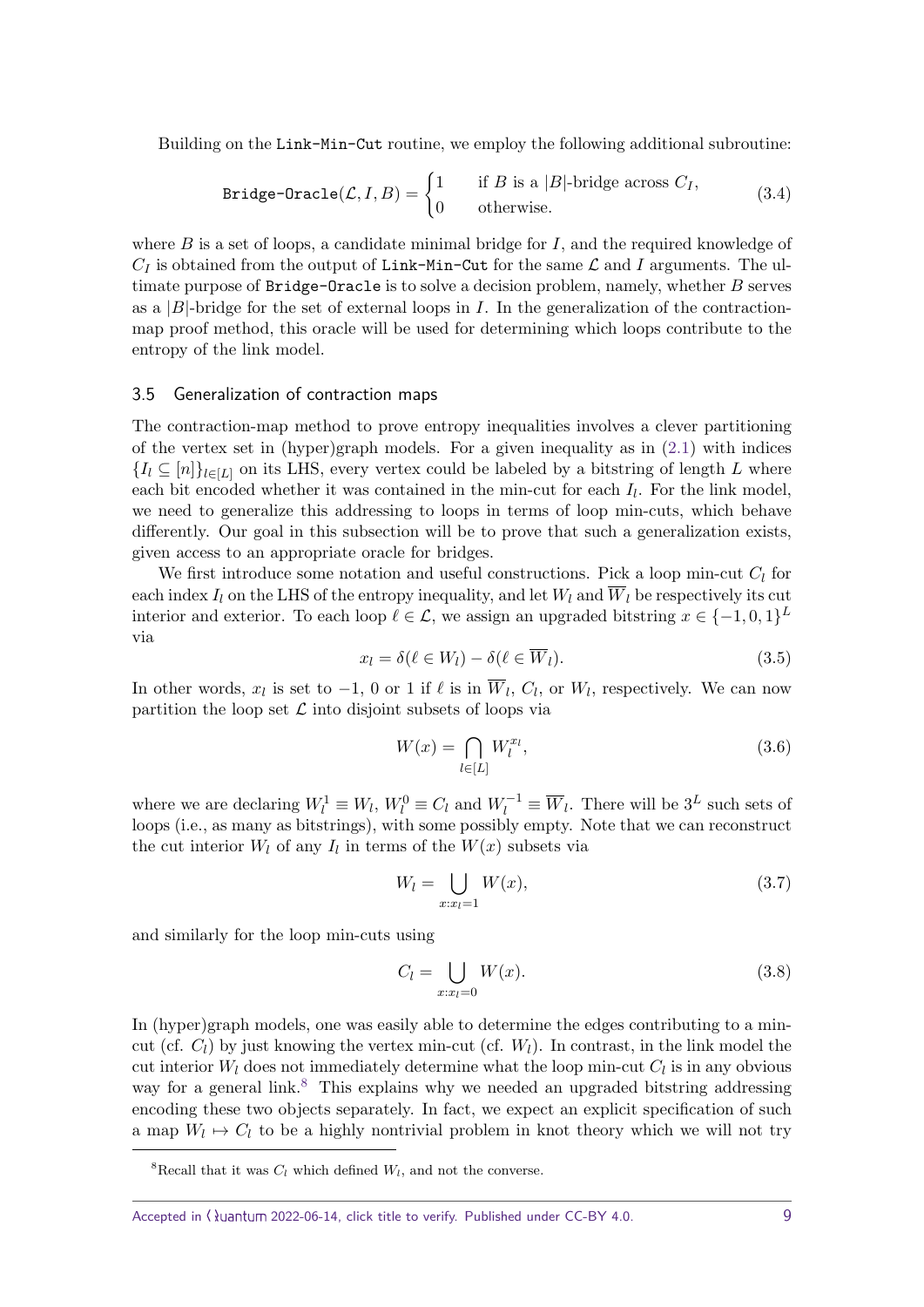to solve completely. Instead, we will try to break down this map into pieces suitable for a proof by contraction. However, with these objects defined, we can now give the formal statement of the generalized contraction map:

<span id="page-9-2"></span>**Proposition 1.** *An entropy inequality in the form of* [\(2.1\)](#page-1-1) *is valid on link models if:*

*1. There exists a map*  $f: \{-1,0,1\}^L \rightarrow \{-1,0,1\}^R$  *from min-cuts for regions on the LHS of* [\(2.1\)](#page-1-1) *to valid cuts for regions on the RHS of* [\(2.1\)](#page-1-1)*; that is, the regions defined by*

<span id="page-9-3"></span>
$$
U_r = \bigcup_{x:f(x)_r=1} W(x) \tag{3.9}
$$

*are (not necessarily minimal) cuts for Jr.*

*2.* For every  $3 \leq n \leq k \leq |\mathcal{L}|$ , *f* obeys the cut-dependent contraction property

$$
\sum_{l=1}^{L} \alpha_l F_l^{(n,k)}(x^1, \dots, x^n) \ge \sum_{r=1}^{R} \beta_r \delta(f(x^1)_r = 0) \sum_{l=1}^{L} F_l^{(n,k)}(x^1, \dots, x^n), \tag{3.10}
$$

*where*  $F_l^{(n,k)}$  $\mathcal{H}_l^{(n,k)}: \{-1,0,1\}^{L\times n} \to \{0,1\}$  *is an oracular indicator function that returns 1 if the input n-tuple of bitstrings corresponds to a k-bridge.*[9](#page-9-0)

We will need a few intermediate ingredients to prove this result, as we describe next. To begin, we will think of the loop cut  $C_l$  as a collection of loops independently satisfying some property with respect to  $W_l$ . Paralleling  $(3.3)$ , we begin by decomposing  $C_l$  into sets of *k*-loops through

$$
C_l = \bigcup_{k=3}^{|\mathcal{L}|} C_l^{(k)}.
$$
\n(3.11)

By definition, a loop  $\ell \in C_l$  is a *k*-loop  $\ell \in C_l^{(k)}$  $\frac{d^{(k)}}{l}$  for the smallest *k* such that it belongs to a *k*-bridge  $B_l^k$ , where  $B_l^k$  by construction intersects all of  $W_l$ ,  $\overline{W}_l$ , and  $C_l$  nontrivially. In particular, notice that if  $\ell \in C_l$ , then it must be that  $\ell \in W(x)$  for some bitstring with  $x_l = 0$ . However, this decomposition is not fine-grained enough for our purposes: for a contraction condition to hold, we need to be able to sum over bitstrings, and the decomposition above does not contain enough information. Recall  $(3.6)$ , which defines  $W(x)$ for a bitstring  $x$  in terms of an intersections of vertex subsets  $W_l$  or their complements. However, a given *k*-bridge will generally intersect multiple *W*(*x*), and the decomposition into *k*-loops does not let us determine which bridge  $B_l^k$  or set  $W(x)$  it belongs to. That is, we are unable to pass directly from *k*-loops to a condition on bitstrings, because we cannot identify bitstrings with specific *k*-loops that contribute to a cut.

To handle this, we will introduce a further decomposition of a *k*-loop. Firstly, assuming access to an appropriate oracle for validating the existence of a bridge, we show that it is possible to decompose a cut  $C_l$  such that each loop in  $C_l$  belongs to a distinct bridge:

<span id="page-9-1"></span>**Lemma 1.** *Consider a loop min-cut*  $C_l$  *and*  $k$ *-bridge*  $B_l^k$  *for the boundary region*  $I_l$ *. Then*  $|B_l^k \cap C_l| = 1.$ 

*Proof.* We prove this by contradiction. Suppose  $|B_i^k \cap C_l| > 1$ , and let  $\ell_i \in B_l^k \cap C_l$ . By definition of bridge minimality,  $B_l^k$  is not prunable, so removing  $\ell_i$  will cause  $B_l^k$  to no longer be a bridge. This means that  $B_l^k \setminus {\ell_i}$  is either no longer irreducible, does not

Accepted in  $\lambda$ uantum 2022-06-14, click title to verify. Published under CC-BY 4.0. 10

<span id="page-9-0"></span><sup>&</sup>lt;sup>9</sup>Double-counting of loop contributions is avoided by constructing  $F_l^{(n,k)}$  as in Algorithm [1.](#page-11-0)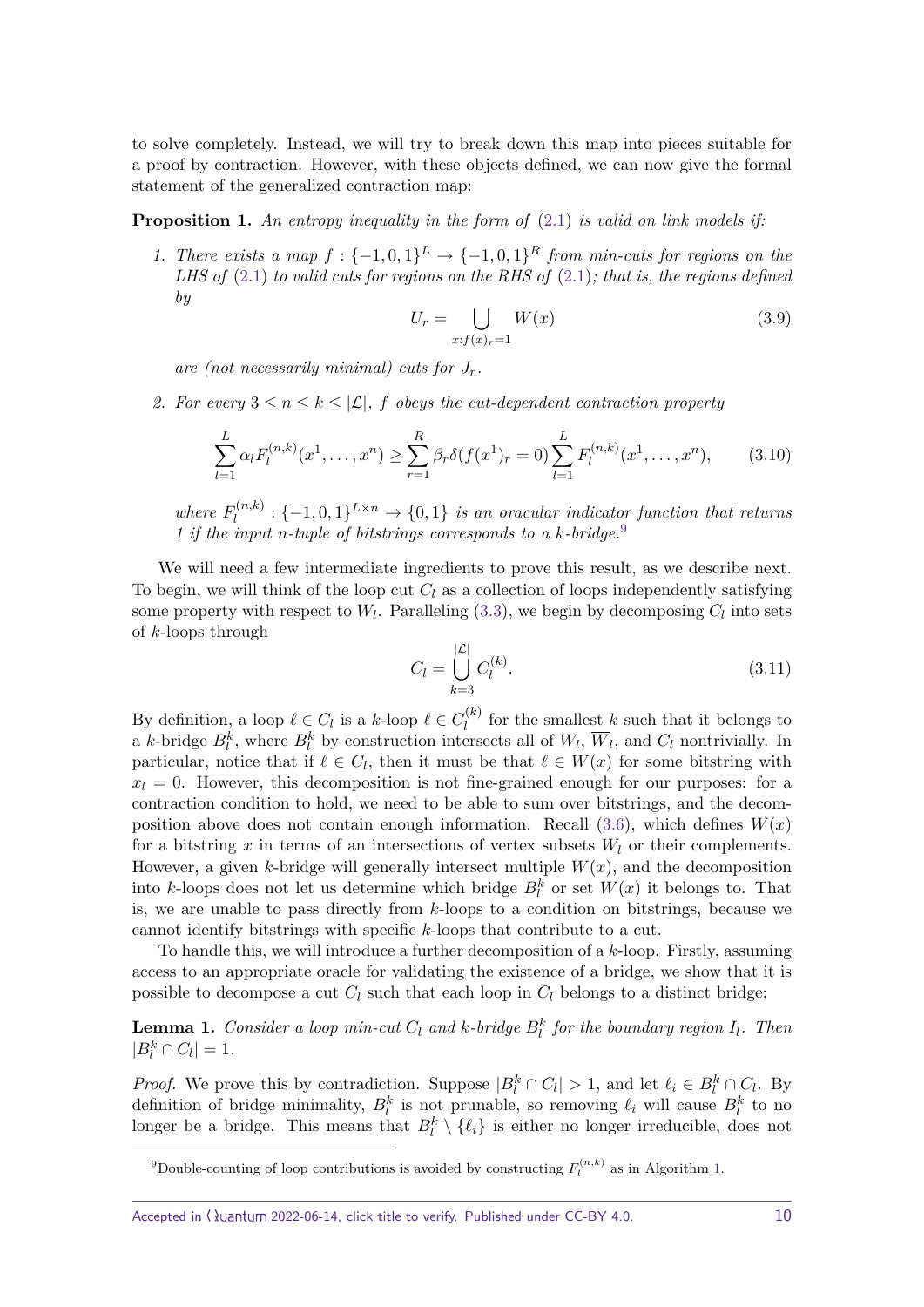have nontrivial intersection with  $W_l$ ,  $W_l$ , and  $C_l$ , or both. However, because  $\ell_i \in C_l$  and there exists at least one  $\ell_j \in C_l$  with  $j \neq i$ , the last two options are not possible. Hence, it must be the case that  $B_l^k \setminus {\ell_i}$  is now reducible, meaning that the sublink defined by the remaining loops contains more than one connected sublink.

If one of the resulting connected sublinks still has nontrivial intersection with  $W_l$ ,  $W_l$ , and  $C_l$ , then the resulting loop set is a *k*' bridge with  $k' < k$ , meaning  $B_l^k$  was prunable and not minimal, yielding a contradiction. If, instead, none of the resulting connected sublinks has non-trivial intersection with  $W_l$ ,  $\overline{W}_l$ , and  $C_l$ , then at least one of  $(B_l^k \setminus \{\ell_i\}) \cap W_l$ ,  $(B_l^k \setminus \{\ell_i\}) \cap \overline{W}_l$ , or  $(B_l^k \setminus \{\ell_i\}) \cap C_l$  is topologically unlinked from the other two loop sets. If  $(B^k_l \setminus \{\ell_i\}) \cap C_l$  becomes topologically unlinked from the other two loop sets, then it must be the case that, in fact, all three loop sets are topologically unlinked from each other, for otherwise  $C_l$  would have not defined a cut for the pertinent subsystem in the first place. Hence, it must be the case that  $(B_l^k \setminus \{\ell_i\}) \cap W_l$  and  $(B_l^k \setminus \{\ell_i\}) \cap \overline{W}_l$  are topologically unlinked, regardless of what happens to  $(B_l^k \setminus \{\ell_i\}) \cap C_l$ . However, this implies  $C_l$  was not minimal in weight, as we could instead define an alternative cut  $C'_{l} = C_{l} \setminus \{ \ell_{j} \in C_{l} : j \neq i \}$ for the same subsystem, with  $(B_l^k \setminus {\ell_i}) \cap C_l$  now being part of either the new interior or exterior. As noted above, removing  $C'_{l}$  topologically unlinks the new interior and exterior, so it is a valid cut. We also see that removing  $C'_{l}$  makes  $B_{l}^{k}$  topologically unlinked, and the weight of  $C'_{l}$  is strictly smaller than that of  $C_{l}$ , because  $C'_{l} \subset C_{l}$ . We conclude that we must have  $|B_l^k \cap C_l| = 1$ .

Lemma [1](#page-9-1) will allow us to reduce our analysis of a cut *C<sup>l</sup>* to an analysis of the distinct bridges to make up each of its loops. Applying the lemma, we can separate the loops within a *k*-bridge  $B_l^k$  into the loop in  $C_l$ , and the remaining  $k-1$  loops in  $B_l^k$  that belong to either  $W_l$  or  $\overline{W}_l$ . Those loops in  $B_l^k \cap W_l$  ( $B_l^k \cap \overline{W}_l$ ) will necessarily belong to some *W*(*x*) sets with  $x_l = 1$  ( $x_l = -1$ ). However, notice that these additional  $k-1$  loops need not all belong to distinct  $W(x)$  sets – instead, in general there will be between 2 and  $k-1$  such sets containing them, as mentioned previously. We now introduce the further decomposition of loop-cuts  $C_l^{(n,k)} \subseteq C_l^{(k)}$  $l_l^{(k)}$  consisting of those *k*-loops in  $C_l$  for which the smallest number of  $W(x)$  sets needed to cover any one of its associated *k*-bridges is *n*. Enumerating bitstrings by a superscript as  $x^i$ , this means that every  $\ell \in C_l^{(n,k)}$  $\int_l^{(n,\kappa)}$  is a *k*-loop with  $\bigcup_{i=1}^{n} W(x^i)$  containing  $B_k$  minimally in the sense that *n* is the smallest across all associated *k*-bridges. Hence:

<span id="page-10-1"></span>**Corollary 1.** *Every*  $C_l^{(k)}$  $l_l^{(k)}$  can be further decomposed as

$$
C_l^{(k)} = \bigcup_{n=3}^k C_l^{(n,k)} \tag{3.12}
$$

*where*

<span id="page-10-0"></span>
$$
C_l^{(n,k)} = \left\{ \ell \in W(x^1) : x_l^1 = 0, \bigcup_{i=1}^n W(x^i) \supseteq B_k \ni \ell \text{ minimally} \right\}_{(x^1, \dots, x^n)},
$$
(3.13)

*where the subscript*  $(x^1, \ldots, x^n)$  *implies iteration over all n-tuples of bitstrings in*  $\{-1, 0, 1\}^L$ , and the choice  $x_l^1 = 0$  is without loss of generality.

Notice that  $C_l^{(n,k)}$  $l_l^{(n,\kappa)}$  is nontrivial only if  $n, k \geq 3$ , for otherwise the conditions that define it are impossible to satisfy. At the level of bitstrings, we can see that the condition in [\(3.13\)](#page-10-0) that  $\bigcup_{i=1}^{n} W(x^i)$  contain a *k*-bridge minimally necessarily means that  $\sum_{i=1}^{n} |x_i^i| = n - 1$ (i.e., only  $x_l^1 = 0$ ), and that  $\left| \sum_{i=1}^n x_l^i \right| \leq n-3$  (i.e., there are both +1 and -1 bits).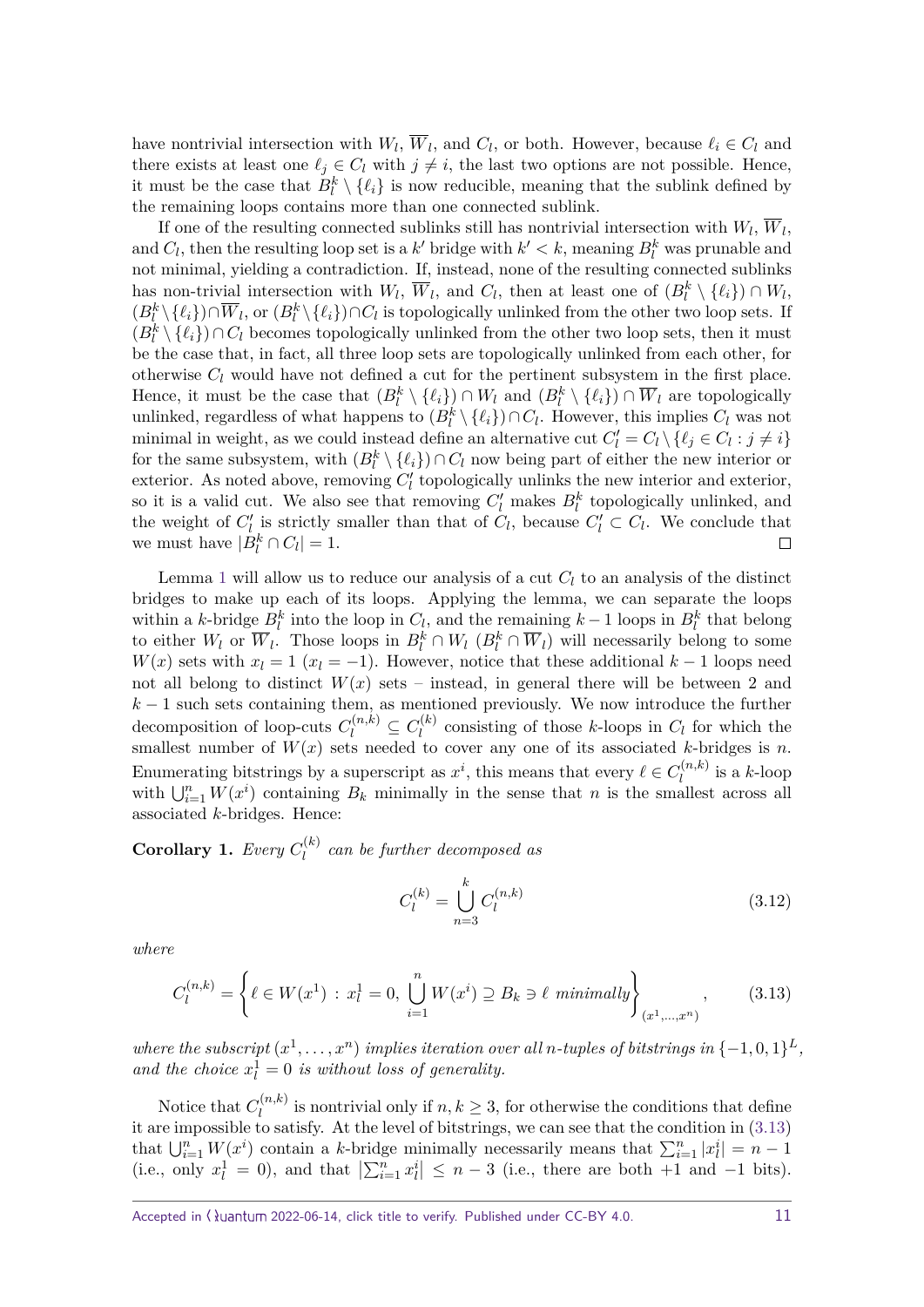While necessary, these bitstrings conditions are not sufficient to guarantee those in [\(3.13\)](#page-10-0) – this issue will reappear when formulating the contraction map. In the contraction-map method, we want to turn a sum over the *k*-tuples of bitstrings satisfying the conditions in [\(3.13\)](#page-10-0) into a sum over all *k*-tuples of bitstrings, with some indicator function specifying which tuples do participate in each  $C_l^{(n,k)}$  $l_l^{(n,\kappa)}$ ; however, we cannot formulate the necessary and sufficient conditions for a *k*-bridge purely in terms of elementary properties of a bitstring. Hence, we will need access to an oracle:

**Definition 2** (Oracular Indicator)**.** *Consider a candidate entropy inequality in the canonical form of* [\(2.1\)](#page-1-1) *on an n-party link model. The* oracular indicator *is a Boolean map on bitstrings,*  $F_l^{(n,k)}$  $\mathcal{L}_l^{(n,k)}: \{-1,0,1\}^{nL} \rightarrow \{0,1\}$ , which returns 1 when all of the necessary and  $sufficient conditions for a k-bridge to be minimally contained in  $\bigcup_{i=1}^{n} W(x^i)$  are satisfied,$ *and 0 otherwise.*

Note that, following the convention of [\(3.13\)](#page-10-0), we may without loss of generality choose to have  $F_l^{(n,k)}$  $a_l^{(n,k)}(x^1,\ldots,x^n) = 0$  when  $x_l^1 \neq 0$ . The function also has one additional feature beyond checking the *k*-bridge conditions: it keeps track of what loops have already contributed to the cut weight and may be part of multiple  $k$ -bridges.<sup>[10](#page-11-1)</sup> This can be implemented by associating each loop in the cut set with the *k*-bridge of smallest *k* in which it participates, with an additional ordering for *k*-bridges of the same valence. An example for how such a function could be implemented, assuming access to Link-Min-Cut and Bridge-Oracle is:

<span id="page-11-0"></span>**Algorithm 1:** Implementation of  $F_l^{(n,k)}$ *l*

Calculate min-cut  $C_l$  for subsystem  $I_l$  via Link-Min-Cut; Color all loops in  $C_l$  gray and set all values of  $F_l^{(n,k)}$  $\chi_l^{(n,k)}(x^1,\ldots,x^n)$  to zero;  $k \coloneqq 3$ ; **while** *C<sup>l</sup> contains gray loops* **do**  $n \coloneqq 3$ ; **while**  $n \leq k$  **do for** each *n*-tuple of bitstrings  $(x^1, \ldots, x^n)$  with  $x_l^1 = 0$  **do**  $\mathbf{W} \coloneqq \bigcup_{i=1}^n W(x^i);$ **for** *each subset of*  $k$  *loops*  $B \subseteq W$  **do**  $\mathbf{if} \; \mathsf{Bridge\text{-}Oracle}(\mathcal{L}, I_l, B) \; \mathbf{then}$  $\ell \coloneqq \text{loop in } B \bigcap W(x^1);$ **if**  $\ell$  *exists and is gray* **then** Color  $\ell$  green; Set  $F_l^{(n,k)}$  $a_l^{(n,k)}(x^1,\ldots,x^n)=1;$ **end end end end**  $n \coloneqq n + 1;$ **end**  $k := k + 1$ : **end**

<span id="page-11-1"></span> $10$ In the context of the link given in Figure [2,](#page-5-1) notice that the weight-2 loop contributes to forming 3- but also 4-bridges, but because of the coloring strategy described below it is only counted once as a 3-loop.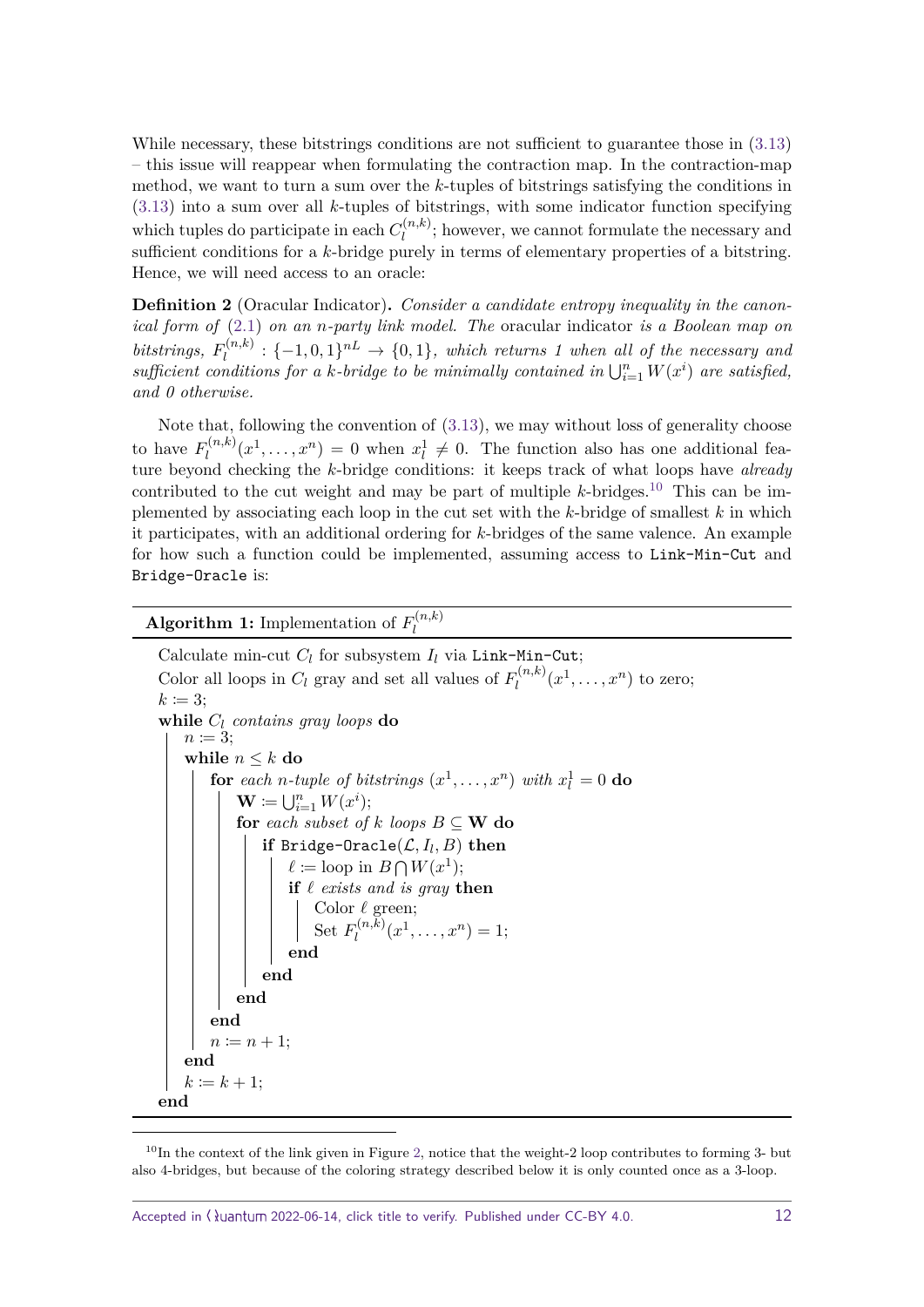To be explicit, the oracular nature of  $F_l^{(n,k)}$  manifests purely in determining the sufficient conditions for *B* to be a *k*-bridge – the other features are for presentation/convenience, and can be implemented as separate functions on bitstrings.

Finally, we comment on the first condition appearing in the statement of Proposition [1,](#page-9-2) which is an extra requirement on any possible contraction map *f*, in addition to the contraction property. Recall that for a cut  $C_l$  for a region  $I_l$  appearing on the LHS of a candidate entropy inequality  $(2.1)$ , we were able to decompose the cut as in  $(3.8)$ . In order to relate the weights of these cuts to those on the RHS, we need to perform a similar decomposition of the RHS cuts. However, the caveat is that the decomposition must still be in terms of the  $W(x)$  (or else the comparison would be too difficult), and the  $W(x)$  are defined only in terms of the regions appearing on the LHS of  $(3.7)$ . That is, given a candidate contraction map  $f: \{-1,0,1\}^L \to \{-1,0,1\}^R$ , when we construct the corresponding vertex subsets for the RHS as in  $(3.9)$ , each such  $U_r$  must be a valid cut for the  $r<sup>th</sup>$  region appearing on the RHS. This means  $U_r \cap \partial \mathcal{L} = J_r$  and  $U_r$  is a cut interior for some (not necessarily minimal) loop cut  $C_r$  for  $J_r$ . If such an initial condition cannot be satisfied, then the contraction map method has simply failed. That such a function exists is immediate in the hypergraph case, due to the bijective relation between cut vertices and edges. However, it is not clear that the same is true here. We interpret this fact as simply a manifestation of another stricter condition that is required for the contraction-map method to succeed.

With these tools in hand, we now provide a proof of Proposition [1:](#page-9-2)

*Proof of Proposition [1.](#page-9-2)* Consider a candidate *n*-party entropy inequality in the canonical form of [\(2.1\)](#page-1-1). Let  $C_l$  be the minimal loop cut for the  $l^{\text{th}}$  region appearing on the LHS. Then using the decomposition of  $C_l$  into  $C_l^{(n,k)}$  $l_l^{(n,\kappa)}$  from Corollary [1](#page-10-1) and the oracular indicator  $F_l^{(n,k)}$  $l_l^{(n,\kappa)}$ , we can write the LHS as a sum over all bitstrings:

<span id="page-12-0"></span>
$$
\sum_{l=1}^{L} \alpha_l |C_l| = \sum_{l=1}^{L} \alpha_l \sum_{k=3}^{|\mathcal{L}|} \sum_{n=3}^{k} |C_l^{(n,k)}| = \sum_{l=1}^{L} \alpha_l \sum_{k=3}^{|\mathcal{L}|} \sum_{(x^1, \dots, x^n)}^{3 \le n \le k} F_l^{(n,k)}(x^1, \dots, x^n) |W(x^1)|. \tag{3.14}
$$

We continue by considering the RHS of  $(2.1)$ . By the first assumption in the statement of the proposition, there exists a function  $f: \{-1,0,1\}^L \to \{-1,0,1\}^R$  such that

$$
U_r = \bigcup_{x:f(x)_r=1} W(x),
$$
\n(3.15)

is a valid cut for the  $r<sup>th</sup>$  region appearing on the RHS. Notice that generally there are many implicit conditions *f* will have to satisfy. In particular, the zeros of *f* already specify RHS loop cuts, which themselves uniquely specify all RHS cut interiors and exteriors. This implies that all the  $\pm 1$  entries of  $f$  cannot be chosen freely, but are fixed by the zeroes of f. The latter also determine the weights of the RHS cuts  $U_r$  given by [\(3.9\)](#page-9-3), which can be expressed as follows:

$$
|U_r| = \sum_{k=3}^{|{\mathcal{L}}|} \sum_{(x^1,\ldots,x^n)}^{3 \le n \le k} \sum_{l=1}^L \delta(f(x^1)_r = 0) F_l^{(n,k)}(x^1,\ldots,x^n) |W(x^1)|.
$$
 (3.16)

This expression simply counts when loops from the LHS cuts end up contributing to the RHS. Compared to [\(3.14\)](#page-12-0), which counts loop weights in the minimum cut for each of the LHS subsystems  $I_l$ , this expression counts the weight of those loops that contribute to a cut for the RHS subsystem  $J_r$  via the assignment specified by  $f$ . Recall that the  $r<sup>th</sup>$  bit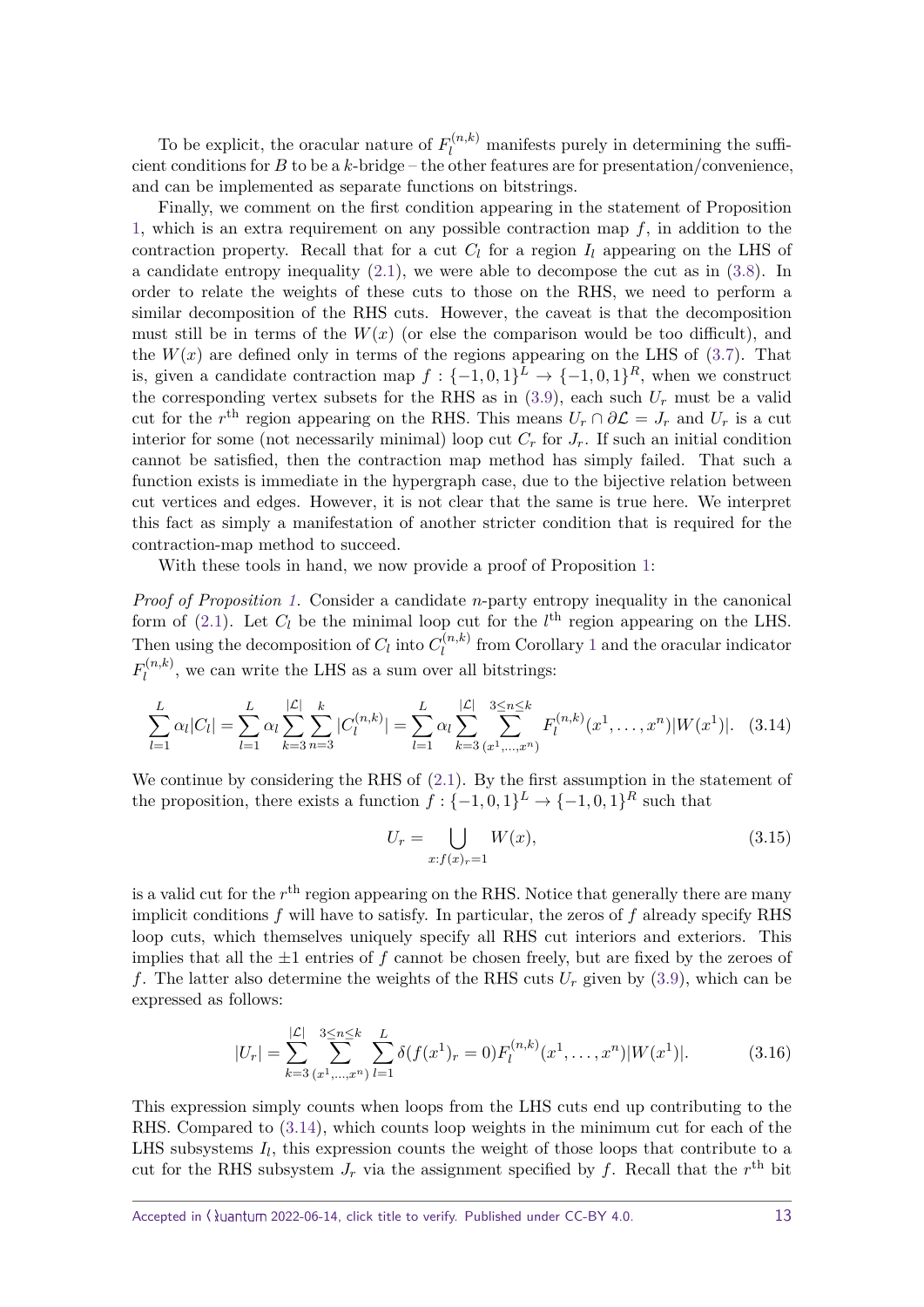of  $f(x^1)$  equaling 0 means that  $W(x^1)$  is being assigned to be part of the loop cut of  $J_r$ . Altogether, for the RHS we can write

$$
\sum_{r=1}^{R} \beta_r |U_r| = \sum_{r=1}^{R} \beta_r \sum_{k=3}^{|\mathcal{L}|} \sum_{(x^1, \dots, x^n)}^{3 \le n \le k} \sum_{l=1}^{L} \delta(f(x^1)_r = 0) F_l^{(n,k)}(x^1, \dots, x^n) |W(x^1)|.
$$
 (3.17)

Assuming the cut specified by *f* as in [\(3.9\)](#page-9-3) is indeed valid, then this will, by definition, upper bound the true value of the min-cut associated with the RHS. Hence, [\(2.1\)](#page-1-1) would then be satisfied if

$$
\sum_{k=3}^{|\mathcal{L}|} \sum_{(x^1, \dots, x^n)}^{3 \le n \le k} \left[ \sum_{l=1}^L \alpha_l F_l^{(n,k)}(x^1, \dots, x^n) \right] |W(x^1)|
$$
\n
$$
\ge \sum_{k=3}^{|\mathcal{L}|} \sum_{(x^1, \dots, x^n)}^{3 \le n \le k} \left[ \sum_{r=1}^R \beta_r \delta(f(x^1)_r = 0) \sum_{l=1}^L F_l^{(n,k)}(x^1, \dots, x^n) \right] |W(x^1)|.
$$
\n(3.18)

A simple sufficient condition for this to hold is to demand that the inequality be satisfied for every *n*-tuple of bitstrings with  $3 \leq n \leq k$  for each value of k. Were this to be the case, then all possible equations of the following form would hold:

$$
\sum_{l=1}^{L} \alpha_l F_l^{(n,k)}(x^1, \dots, x^n) \ge \sum_{r=1}^{R} \beta_r \delta(f(x^1)_r = 0) \sum_{l=1}^{L} F_l^{(n,k)}(x^1, \dots, x^n). \tag{3.19}
$$

Note that this is the second condition given in the statement of Proposition [1.](#page-9-2) If the above is true, then the given entropy inequality is also true, by the minimality property of min-cuts.[11](#page-13-0)  $\Box$ 

We remark that we obtain a contraction condition which is *cut-dependent*, in the sense that it depends on the oracular indicator  $F_l^{(n,k)}$  $\ell_l^{(n,\kappa)}$ . This cut-dependence of the contraction map is a new feature of link models that was not present in (hyper)graphs, arising from the new topological character of min-cuts.

#### 3.6 Subadditivity and Strong Subadditivity

Although we have a generalized contraction condition in hand, an important consistency check that link models are relevant for quantum mechanics is whether the two universal quantum inequalities of subadditivity and strong subadditivity hold for topological links models. Indeed, it is known that these two inequalities completely determine the entropy cone of all quantum states for  $n \leq 3$  parties.

It turns out that these properties do indeed easily follow by the definition of min-cuts on links, without requiring the contraction-map technology. In the case of subadditivity,  $S(A) + S(B) \geq S(AB)$ , the cuts that separate *A* from its complement and the cuts that separate *B* from its complement will by definition separate *AB* from its complement, and not necessarily optimally. This proves subadditivity. For strong subadditivity, *S*(*AB*) +  $S(BC) \geq S(B) + S(ABC)$ , the argument is much the same: the loop cuts that separate *AB* from its complement and *BC* from its complement can also be used to separate *B* from its complement and *ABC* from its complement. In addition, the subsets of loops of

<span id="page-13-0"></span><sup>&</sup>lt;sup>11</sup>Namely, since by construction for the LHS we have min-cuts with  $S(I_i) = |C_i|$ , whereas for the RHS we have simply constructed cuts which are not necessarily minimal and thus obey  $S(J_r) \leq |C_r|$ .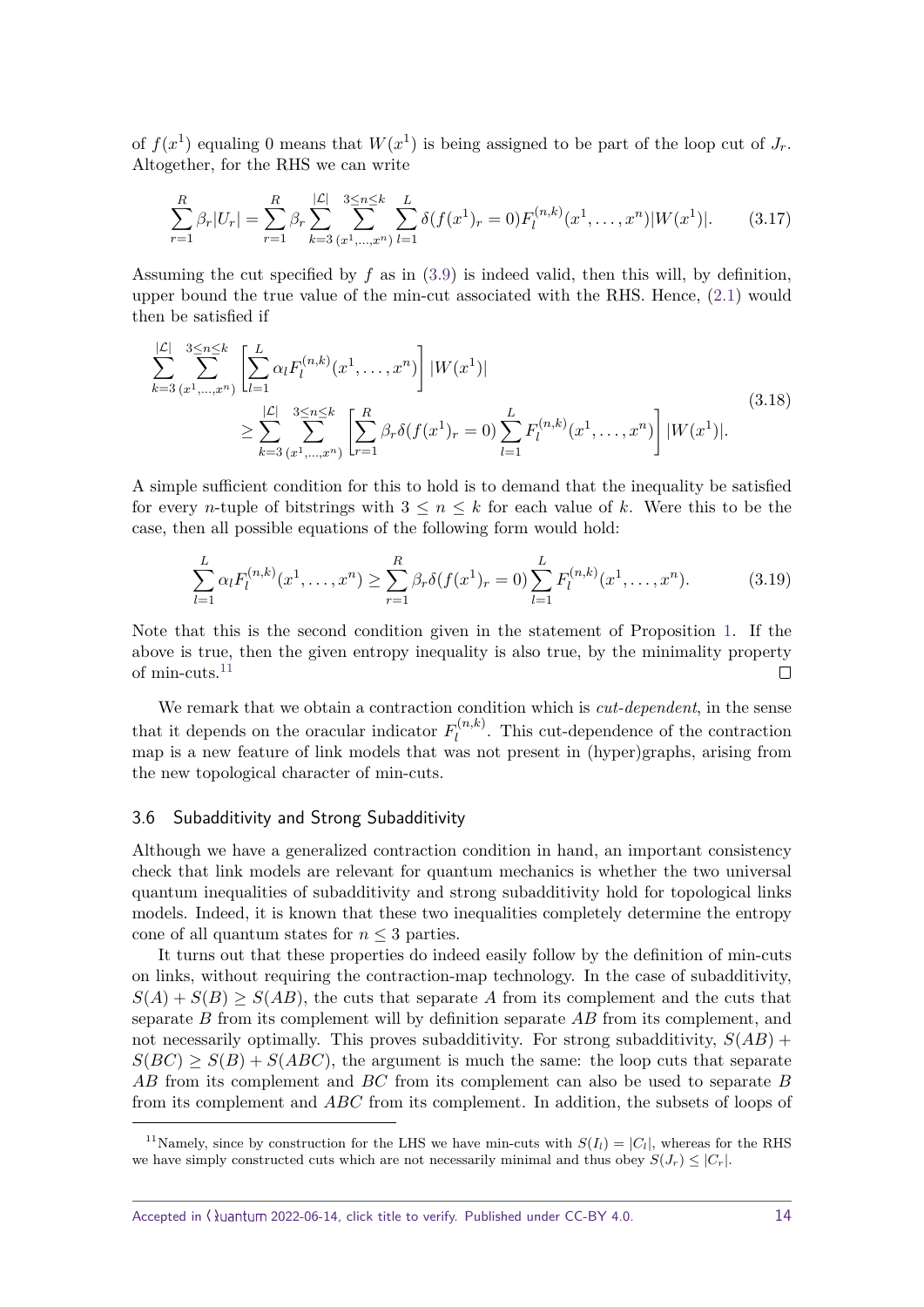the *AB* and *BC* cuts that get recycled to build loop cuts for each *B* and *ABC* can be chosen to be disjoint, thus preventing double-counting on the RHS without accompanying double-counting on the LHS. The converse inequality is clearly false: loops in cuts for *B* and *ABC* do not always allow one to build a loop cut for e.g. *AB*, as in particular *A* can still be linked with *C*. This type of reasoning is very much the same one involved in the proof by contraction.

The above arguments show that the entropy cone of link models is contained within the *n*-party quantum cone for  $n \leq 3$ . We could show containment in the other direction by exhibiting links that realize the extreme rays of the corresponding cones. This is immediate, since any hypergraph entropies can be realized by links as explained in Figure [1,](#page-5-0) and it is known that hypergraphs realize all such extreme rays [\[5\]](#page-17-4). We hence find that entropy cone of link models is equivalent to the quantum entropy cone for  $n \leq 3$  parties.

#### 3.7 Potential Alternative Formulation: Super-Loops

Here, we briefly discuss a more natural generalization of the contraction-map method to loops, in the sense that it better captures how (hyper)graphs work. We are unable to prove the statement, so we leave it as a conjecture.

An intuitive way to understand the  $W(x)$  sets in the graph case is as "super-vertices" – because one is only interested in the edges that enter and leave  $W(x)$ , the connections within a given  $W(x)$  are unimportant, and one can think of each  $W(x)$  as simply being a large vertex connected to other super-vertices by appropriate edges. Indeed, it is precisely this intuition that is used in the proofs of polyhedrality of the graph and hypergraph entropy cones [\[2,](#page-17-1) [5\]](#page-17-4).

One would like to generalize this to the loop case, letting  $W(x)$  denote a "super-loop", and redefining the notion of a *k*-bridge to correspond to a set of *k*-many  $W(x)$  sets. This would immediately simplify the proof and notation of the contraction condition above: we would no longer need to separately sum over *n*-many  $W(x)$  sets to find all possible *k*-bridges. Instead, we would simply have to sum over all *k*-many subsets of the  $W(x)$  sets directly.

Unfortunately, the barrier to doing so lies in, once again, the fact that there is no longer a unique way to connect loops. The key in applying the super-vertex method is that cut entropies on the new graph involving super-vertices are identical to those on the old graph. This is immediate on hypergraphs due to the simplicity of hyperedges. However, it is not clear whether the same is true for loop models. The freedom and variety of ways to connect loop sets together means that the preservation of cut entropies in the new super-loop model is not obviously guaranteed. We leave it as an open question whether such a generalization is possible.

## <span id="page-14-0"></span>4 Discussion

In this work, we extend the program of building models of multipartite entanglement based on min-cuts initiated in [\[2\]](#page-17-1) for graphs and in [\[10,](#page-17-7) [5,](#page-17-4) [8\]](#page-17-5) for hypergraphs to topological links. In particular, we motivate a specific topological generalization of the min-cut to a model of entanglement involving links where the entanglement entropy of subsystems is given by weights of linked loops. We have demonstrated the usefulness of this definition by showing that link models allow for the construction of entropy vectors which violate known inequalities for hypergraph states– see, for example, the link model in Figure [2.](#page-5-1) Additionally, we generalized the contraction-map method for proving inequalities, although this required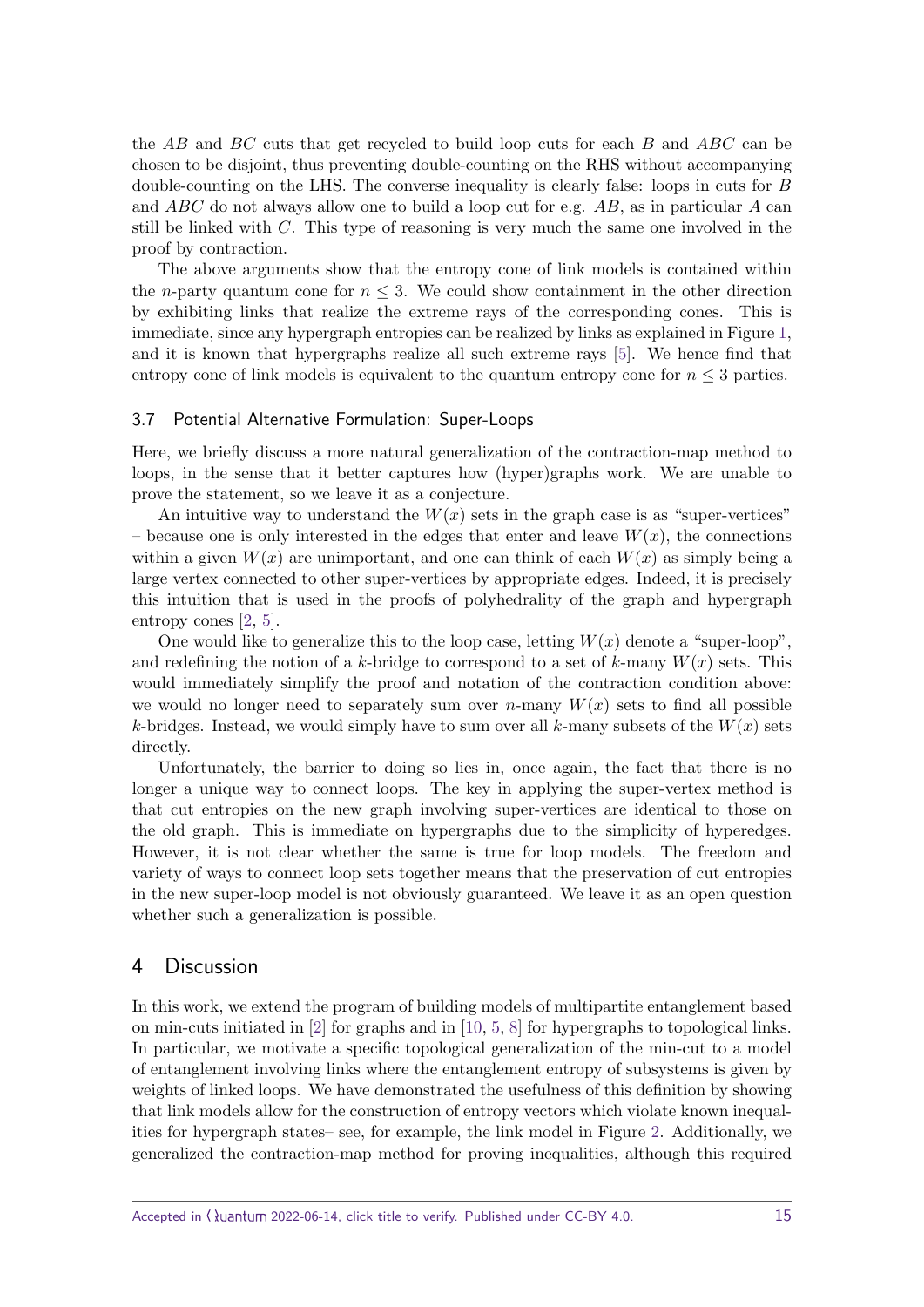the inclusion of certain oracular functions. The inherent difficulty of working with the topological properties of these link models of entanglement leaves many open directions for future work.

Firstly, a more direct version of the contraction-map method with less reliance on oracles would be desirable in order to turn the proof method proposed here into a combinatorial one that can be implemented by computer. Likely this would involve formulating the necessary conditions in a cut-independent way. Alternatively, were this not to be possible, it would be interesting to prove that oracles are necessary and thus that this method just cannot be easily turned into a combinatorial one.

Relatedly, while we are able to show that link models reach beyond the hypergraph cone, we are unable to obtain insight into the geometric structure of the link cone, e.g. we do not know if the entropy cone of link models is polyhedral. It is possible that insights into the full structure of the cone may enable a more efficient or direct proof approach. We remark that lack of polyhedrality is not necessarily an issue from a conceptual standpoint: it is unknown if the quantum entropy cone is polyhedral for *n >* 3 parties, and it may well be that it is not.

Next, a heuristic strategy of constructing more "interesting" topological link models that are provably not realizable by hypergraphs would be desirable. This would require a more complete understanding of how to produce general topological links whose entropies, like those of the link in Figure [2,](#page-5-1) go beyond the limits of the hypergraph paradigm. Ultimately, one would hope to find a method for, given an entropy vector, determining whether there exists a link model realizing it and, if so, which form it takes. This would precisely correspond to a generalization of the powerful methods developed in [\[4\]](#page-17-3) for graphs (also used in [\[5,](#page-17-4) [10\]](#page-17-7) for hypergraphs) via integer linear programs. For link models, it is possible that nascent machine learning methods in topological link/knot classification `a la those of [\[20\]](#page-18-5) will be useful in heuristically generating these nontrivial link structures.

Moreover, even if there does exist a link model realizing an entropy vector, it may not be the only one – there may be multiple inequivalent link representations of a given entropy vector. This is similar to (hyper)graph models, where it is also possible to find arbitrarily many inequivalent graph representations of a given entropy vector. Hence, we do not believe that this non-uniqueness impacts the comparison of the link model entropy cone with the stabilizer and quantum entropy cones. It would, of course, be interesting to find "minimal" links for each entropy vector, analogous to the notion of minimality for graph representatives of entropy vectors defined by [\[4\]](#page-17-3). Rigorously defining a sharp notion of minimality on links would certainly be useful for distilling which properties of links characterize entanglement structures unreachable by hypergraphs. Along similar lines, it would be interesting to determine what, if any, implications the extra information contained in inequivalent representations of the same entropy vector has for physical quantum states.

Finally, and perhaps most importantly, we would like to further strengthen the connections between topological link models and physical quantum state entropies. As argued above, topological link models obey the only two inequalities known to hold on arbitrary quantum states: subadditivity and strong subadditivity (and symmetry permutations thereof). Though necessary as conditions for topological link models to capture precisely the entropies of quantum states, these are not sufficient. The following logically independent questions remain:

• Do topological link models obey all other quantum inequalities? If the answer to this were to be affirmative, its proof would be of paramount importance, and correspondingly a very ambitious challenge. The reason for this is that other quantum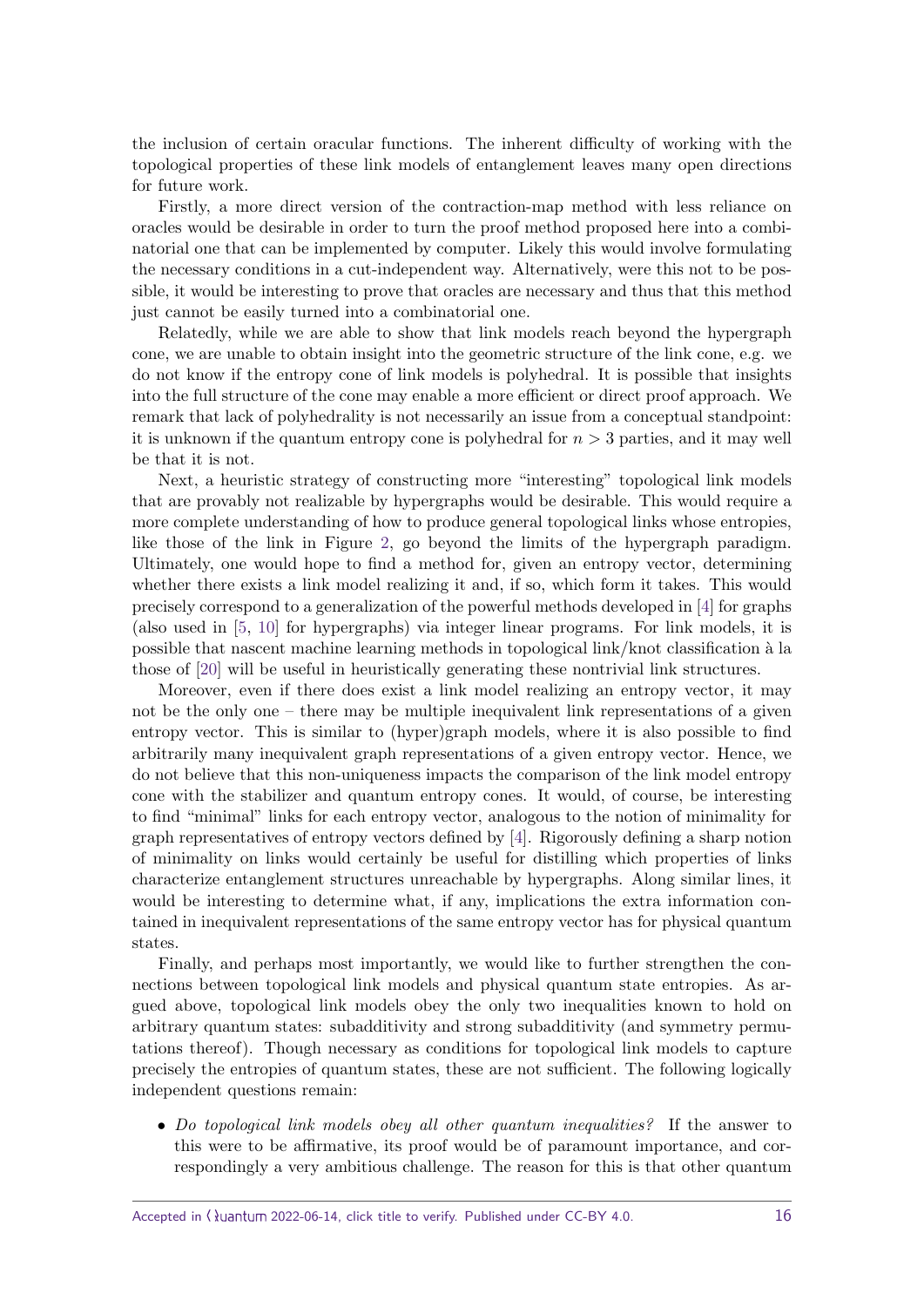inequalities are strongly believed to exists, but none are actually known! Obtaining an inequality valid on link models through the machinery presented in this work would shed very exciting light on this. If instead the answer were to be negative, the finding of a counterexample would be extremely interesting: it would provide a set of link entropies consistent with subadditivity and strong subadditivity, yet inconsistent with quantum mechanics, thereby pointing at the existence of novel quantum entropy inequalities that rule out such entropies.

• Do topological link models reproduce all quantum entropies? If true, a proof of this in the affirmative would require either an explicit construction of link models for given quantum entropy vectors, or a proof of nonexistence of valid link inequalities stronger than quantum ones, both of which seem beyond the reach of current tools. If false, however, it would only take the proof of some inequality on links that does not hold quantum mechanically, which may be more achievable using the tools in this paper.

As can be seen, the landscape of possibilities is vast and worth exploring. A YY/YN/NY/NN answer to the questions above would imply that the link entropy cone is equal to/a proper subset of/a proper superset of/incomparable to the quantum entropy cone. While the YY option would be particularly tantalizing, we believe that any of them would be of interest in advancing our tools for classifying multipartite quantum entanglement. If YN, link models would continue the program started in the context of holography in the obvious way: the most basic patterns of multipartite entanglement would be those realizable by graphs, then those realizable by hypergraphs but not graphs, then those realizable by topological links but not (hyper)graphs, etc. In fact, if NN, the same classification would still apply, since as explained around Figure [1](#page-5-0) all hypergraph entropies are realizable by links. Of course, in this latter NN case there would however be "unphysical" link models realizing entropies which are not quantum mechanical. One may nonetheless expect that some structural constraint on link models could be implemented to avoid this, potentially bringing one back to the interesting YN case. In the NY case, an analogous constraint would also be very interesting, as it could return one to the ideal YY case.

Let us emphasize why such a classification of multipartite entanglement into graphs, hypergraphs, links, etc. is particularly exciting. Graph models of entanglement originated naturally in the context of holography [\[2\]](#page-17-1), where the entanglement of boundary quantum states is geometrized in the bulk in a rather explicit way. This geometrization is possible precisely because of the local character of quantum correlations in holographic states. We may thus characterize quantum states having entropies realizable by graphs as possessing only locally entangled subsystems. Hypergraph models break this notion of locality by allowing for *k*-local correlations, implemented in the form of *k*-edges [\[5\]](#page-17-4). As a result, hypergraphs are further capturing quantum states which may also involve subsystems which have non-locally entanglement in a multi-local sense. The additional extension to links brings us quite naturally to another layer of complexity in the structural form of entanglement where multi-locality is superseded by a more global notion of topological entanglement. We thus see link models as an appealing extension of the classification of multipartite entanglement initiated in the context of holography in terms of graphs and followed by hypergraphs.

Given the promise demonstrated by the topological link model in going beyond the entropies describable by hypergraphs, and also given the large range of open questions for future exploration in this direction, we anticipate that this will be an open area of exploration in the area of multipartite entanglement for years to come.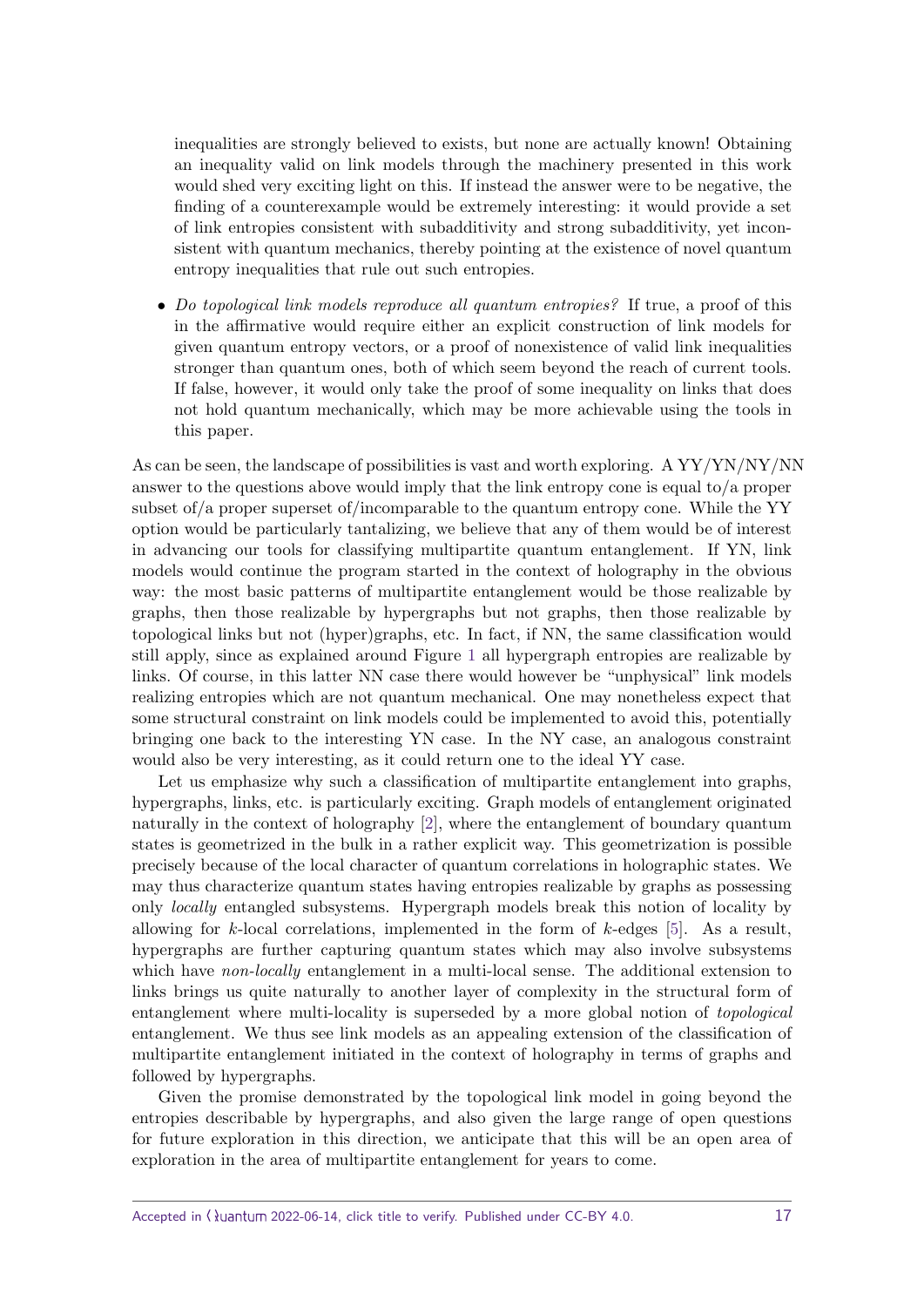# Acknowledgements

We would like thank Aaron Elersich, Greg Kuperberg, Jonathan Harper, Nils Baas, and Matthew Headrick for useful discussions. For parts of the completion of this work, N.B. was supported by the Department of Energy under grant number DE-SC0019380, and is supported by the Computational Science Initiative at Brookhaven National Laboratory, and by the U.S. Department of Energy QuantISED Quantum Telescope award. N.C. and V.P.S. were supported in part by the National Science Foundation (award number PHY-1521446), and by the U.S. Department of Energy under contract DE-AC02-05CH11231 and award DE-SC0019380. V.P.S. gratefully acknowledges support by the NSF Graduate Research Fellowship Program under Grant No. DGE 1752814. During the completion of this work, S.H.C. was supported by NSF grant PHY-1801805 and by funds from the University of California Santa Barbara, and is supported by NSF grant PHY-2107939 and by a Len DeBenedictis Graduate Fellowship.

# References

- <span id="page-17-0"></span>[1] Shinsei Ryu and Tadashi Takayanagi. "Holographic derivation of entanglement entropy from AdS/CFT". [Phys. Rev. Lett.](https://dx.doi.org/10.1103/PhysRevLett.96.181602) **96**, 181602 (2006). [arXiv:hep-th/0603001.](http://arxiv.org/abs/hep-th/0603001)
- <span id="page-17-1"></span>[2] Ning Bao, Sepehr Nezami, Hirosi Ooguri, Bogdan Stoica, James Sully, and Michael Walter. "The Holographic Entropy Cone". [JHEP](https://dx.doi.org/10.1007/JHEP09(2015)130) **09**, 130 (2015). [arXiv:1505.07839.](http://arxiv.org/abs/1505.07839)
- <span id="page-17-2"></span>[3] Sergio Hernández-Cuenca. "Holographic entropy cone for five regions". [Phys. Rev.](https://dx.doi.org/10.1103/PhysRevD.100.026004) D **100**[, 026004](https://dx.doi.org/10.1103/PhysRevD.100.026004) (2019). [arXiv:1903.09148.](http://arxiv.org/abs/1903.09148)
- <span id="page-17-3"></span>[4] David Avis and Sergio Hernández-Cuenca. "On the foundations and extremal structure of the holographic entropy cone" (2021). [arXiv:2102.07535.](http://arxiv.org/abs/2102.07535)
- <span id="page-17-4"></span>[5] Ning Bao, Newton Cheng, Sergio Hernández-Cuenca, and Vincent P. Su. "The Quantum Entropy Cone of Hypergraphs". [SciPost Phys.](https://dx.doi.org/10.21468/SciPostPhys.9.5.067) **9**, 067 (2020). [arXiv:2002.05317.](http://arxiv.org/abs/2002.05317)
- <span id="page-17-8"></span>[6] Nicholas Pippenger. "The inequalities of quantum information theory". [IEEE Trans](https://dx.doi.org/10.1109/TIT.2003.809569)[actions on Information Theory](https://dx.doi.org/10.1109/TIT.2003.809569) **49**, 773–789 (2003).
- <span id="page-17-9"></span>[7] Noah Linden, František Matúš, Mary Beth Ruskai, and Andreas Winter. "The Quantum Entropy Cone of Stabiliser States". LIPIcs **22**[, 270–284](https://dx.doi.org/10.4230/LIPIcs.TQC.2013.270) (2013). [arXiv:1302.5453.](http://arxiv.org/abs/1302.5453)
- <span id="page-17-5"></span>[8] Michael Walter and Freek Witteveen. "Hypergraph min-cuts from quantum entropies". [J. Math. Phys.](https://dx.doi.org/10.1063/5.0043993) **62**, 092203 (2021). [arXiv:2002.12397.](http://arxiv.org/abs/2002.12397)
- <span id="page-17-6"></span>[9] Sepehr Nezami and Michael Walter. "Multipartite Entanglement in Stabilizer Tensor Networks". [Phys. Rev. Lett.](https://dx.doi.org/10.1103/PhysRevLett.125.241602) **125**, 241602 (2020). [arXiv:1608.02595.](http://arxiv.org/abs/1608.02595)
- <span id="page-17-7"></span>[10] Ning Bao, Newton Cheng, Sergio Hern´andez-Cuenca, and Vincent Paul Su. "A Gap Between the Hypergraph and Stabilizer Entropy Cones" (2020). [arXiv:2006.16292.](http://arxiv.org/abs/2006.16292)
- <span id="page-17-10"></span>[11] Grant Salton, Brian Swingle, and Michael Walter. "Entanglement from Topology in Chern-Simons Theory". [Phys. Rev. D](https://dx.doi.org/10.1103/PhysRevD.95.105007) **95**, 105007 (2017). [arXiv:1611.01516.](http://arxiv.org/abs/1611.01516)
- <span id="page-17-11"></span>[12] Vijay Balasubramanian, Jackson R. Fliss, Robert G. Leigh, and Onkar Parrikar. "Multi-Boundary Entanglement in Chern-Simons Theory and Link Invariants". [JHEP](https://dx.doi.org/10.1007/JHEP04(2017)061) **04**[, 061](https://dx.doi.org/10.1007/JHEP04(2017)061) (2017). [arXiv:1611.05460.](http://arxiv.org/abs/1611.05460)
- <span id="page-17-12"></span>[13] Sungbong Chun and Ning Bao. "Entanglement entropy from SU(2) Chern-Simons theory and symmetric webs" (2017). [arXiv:1707.03525.](http://arxiv.org/abs/1707.03525)
- <span id="page-17-13"></span>[14] Sergey Mironov. "Topological Entanglement and Knots". [Universe](https://dx.doi.org/10.3390/universe5020060) **5**, 60 (2019).